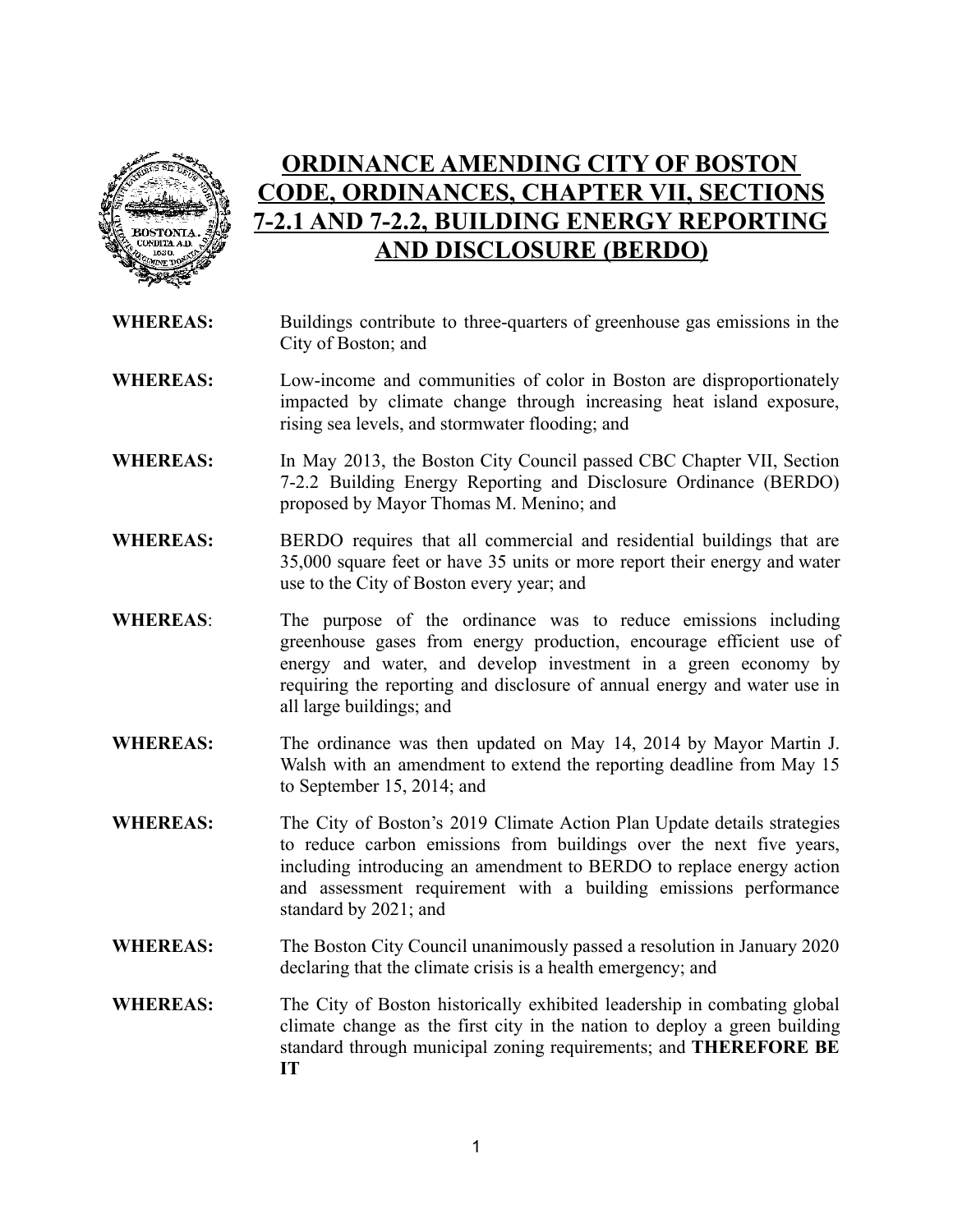#### **ORDERED:** That the City of Boston Code, Ordinances, Chapter VII, Section 7-2.1 and 7-2.2 shall be amended as follows:

SECTION 1. City of Boston Code, Ordinances, Chapter VII, Section 7-2.2 is hereby by stricken in its entirety, and shall be replaced with the following:

Section 7-2.2 Building Emissions Reduction and Disclosure.

## **(a) Purpose.**

It is the intent of this Subsection to reduce the emissions of air pollutants, including greenhouse gases, from building energy production and consumption, and thereby to encourage efficient use of energy and water, develop further investment in building a green economy, including by encouraging the hiring and training of green jobs, protect public health, and promote equitable access to housing. To do so, the provisions of this Subsection require the reporting and disclosure of annual energy use, disclosure of annual water use in all covered buildings, and compliance with emissions requirements in accordance with this article.

The Air Pollution Control Commission has enforcement authority pursuant to, inter alia, Article 89 of the Massachusetts Constitution, M.G.L. c. 111, s. 31C, MG.L. c. 40, s. 21D, MG.L. c. 40U, and this Subsection.

## **(b) Definitions.**

When used in this Subsection 7-2.2, unless a contrary intention clearly appears, the following terms shall have the following meaning:

*Alternative Compliance Payment* means a per-metric ton payment based on the average cost per metric ton of CO2e to decarbonize Buildings subject to this Subsection.

*Building* means a City Building, Non-Residential Building, or Residential Building as defined in this Subsection or by regulation.

*Building Portfolio* means two or more Buildings, on one or more properties, provided that (i) all Buildings within the Portfolio have the same Owner; for this purpose, a Building management company does not constitute an Owner, or (ii) all Buildings within the Portfolio are part of an approved Institutional Master Plan.

*Building Use* shall mean (i) space type as defined in the Regulations, which refers to the primary activity for which a given space is utilized, as entered into the Portfolio Manager, or (ii) other activities as defined in the ENERGY STAR Portfolio Manager or by the Regulations as may be updated from time to time.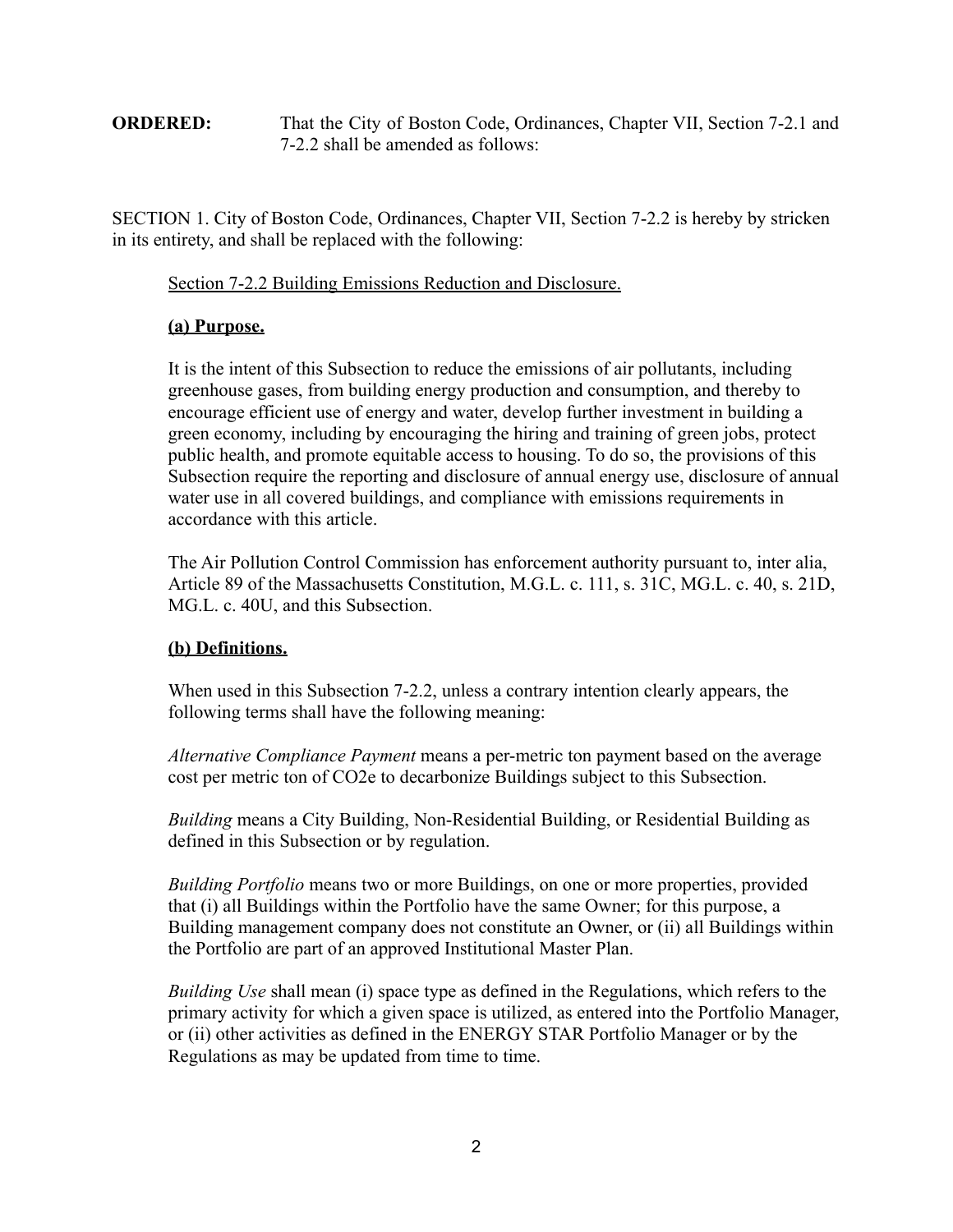*Carbon Dioxide Equivalent (CO2e)* means greenhouse gas Emissions, including carbon dioxide, methane and nitrous oxide.  $CO<sub>2</sub>e$  shall be calculated using a methodology as set forth in the Regulations and as may be amended from time to time by the Regulations.

*City* means the City of Boston.

*City Building* means a Building, as it appears in the records of the Boston Assessing Department, that is owned by the City, or for which the City regularly pays all of the annual Energy bills. City Buildings shall include Buildings that are owned or managed by the Boston Housing Authority.

*Commission* means the Air Pollution Control Commission.

*Community-Based Organization* means a not-for-profit organization that is driven by community residents, that is the majority of the governing body and staff consists of local residents, the main operating offices are in the community of service, priority issue areas are identified and defined by residents, solutions to address priority issues are developed with residents, and program design, implementation, and evaluation components have residents intimately involved and in leadership positions.

*Days* means consecutive calendar days.

*Electrical Vehicle Supply Equipment (EVSE)* means equipment for the purpose of transferring electric Energy to a battery or other Energy storage device in an electric vehicle, including but not limited to "electric vehicle charging stations" as defined in MGL ch. 25. sec. 16.

*Emergency Backup Generation/Backup Power* means a device or mechanism, such as battery storage, reciprocating internal combustion engine, or turbine, that serves solely as a secondary source of mechanical or electrical power whenever the primary Energy supply is disrupted or discontinued during power outages or natural disasters that are beyond the control of the Owner, occupant or operator of a Building.

*Emissions* means the emission of greenhouse gases, measured in units of Carbon Dioxide Equivalent associated with the generation and transmission of Energy used by a Building.

*Emissions Factor* means CO<sub>2</sub>e calculated according to regional Energy and greenhouse gas factors as set forth in the Regulations, as may be amended from time to time.

*Employment Plan* means a plan submitted to the Mayor's Office of Workforce Development by a Building Owner establishing training protocols and minimum employment standards.

*Energy* means electricity, heating and cooling from any fuel source including, but not limited to, natural gas, fuel oil, propane, and power used to generate steam and hot and chilled water, and any other sources of Energy that the Commission may designate.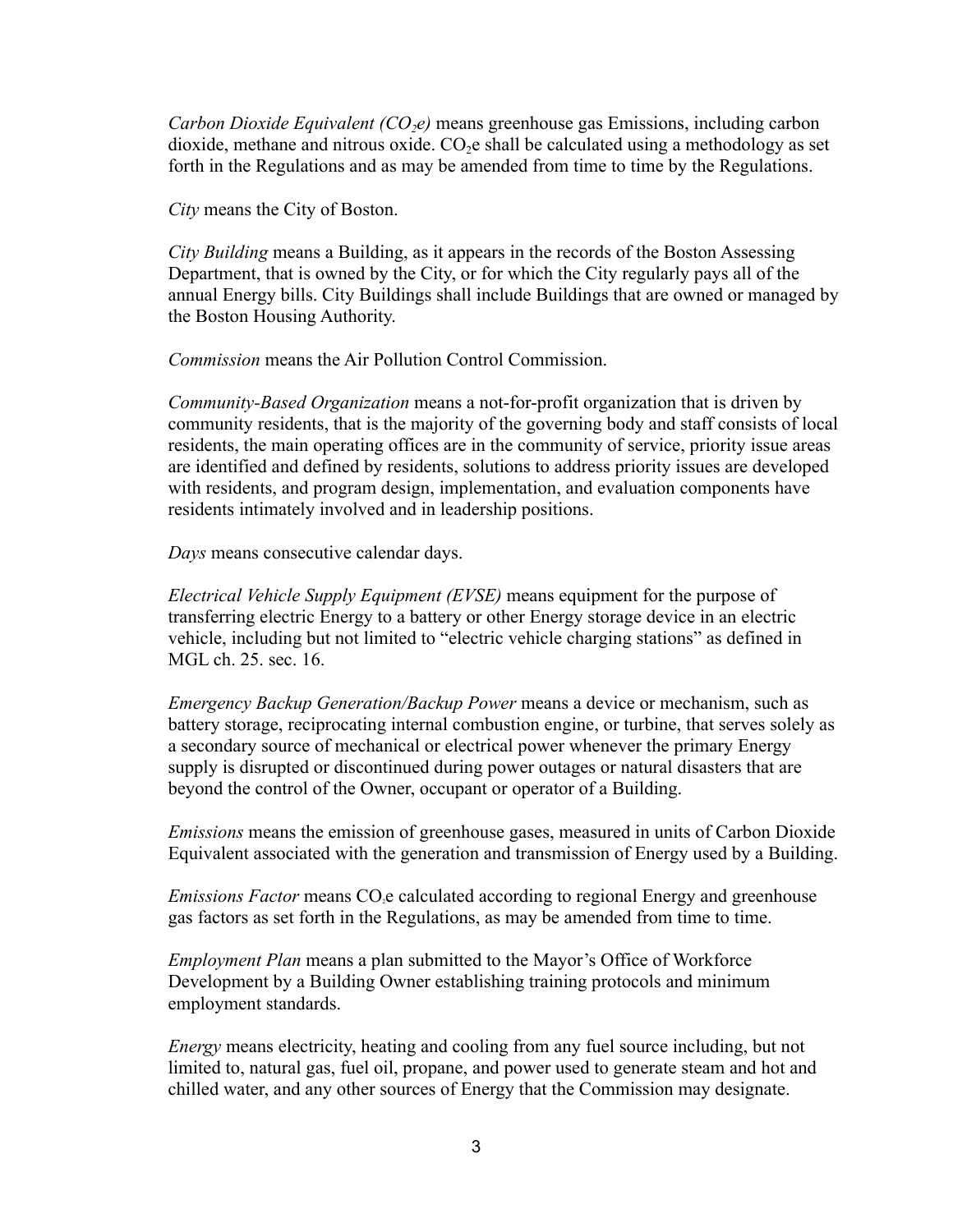*ENERGY STAR Portfolio Manager* or *Portfolio Manager* means the U.S. Environmental Protection Agency's online tool for reporting and managing Building Energy data.

*Environment Department* means the City of Boston Environment Department.

*Environmental Justice Population* means a neighborhood that meets 1 or more of the following criteria: (i) the annual median household income is not more than 65 per cent of the statewide annual median household income; (ii) minorities comprise 40 percent or more of the population; (iii) 25 percent or more of households lack English language proficiency; or (iv) minorities comprise 25 percent or more of the population and the annual median household income of the municipality in which the neighborhood is located does not exceed 150 percent of the state annual median income; or such other meaning as is adopted or amended by the Commonwealth's Executive Office of Energy and Environmental Affairs, by state statute, or defined in the Regulations. In the event of a conflict with the Regulations, the requirements in the Regulations shall prevail.

*Gross Floor Area (GFA)* or *Area* means the total number of square feet measured between the principal exterior surfaces of enclosing fixed walls.

*Hardship Compliance Plan* means alternative Emissions reduction targets and/or timelines for a Building or Building Portfolio.

*Individual Compliance Schedule* means an alternative timeline for complying with the Emissions Standards outlined in this Subsection, as may be updated by the Regulations.

*Non-Residential Building* means, as it appears in the records of the Boston Assessing Department, either:

- $(i)$  a Building that equals or exceeds twenty thousand  $(20,000)$  square feet in gross Building Area, and of which fifty percent (50%) or more of the gross Building Area, excluding parking, is used for commercial, retail, office, professional, educational or other non-residential purposes;
- (ii) a parcel with a single Owner and multiple Buildings whose gross Building Areas cumulatively equal or exceed twenty thousand (20,000) square feet. and of which fifty percent (50%) or more of the cumulative gross Building Area, excluding parking, is used for commercial, retail, office, professional, educational or other non-residential purposes. Each such Building shall individually comply with the requirements of this Subsection, including reporting and complying with Emissions standards, unless part of a Building Portfolio; or
- (iii) any grouping of Non-Residential Buildings designated by the Review Board as an appropriate reporting unit. Each such Building shall individually comply with the requirements of this Subsection, including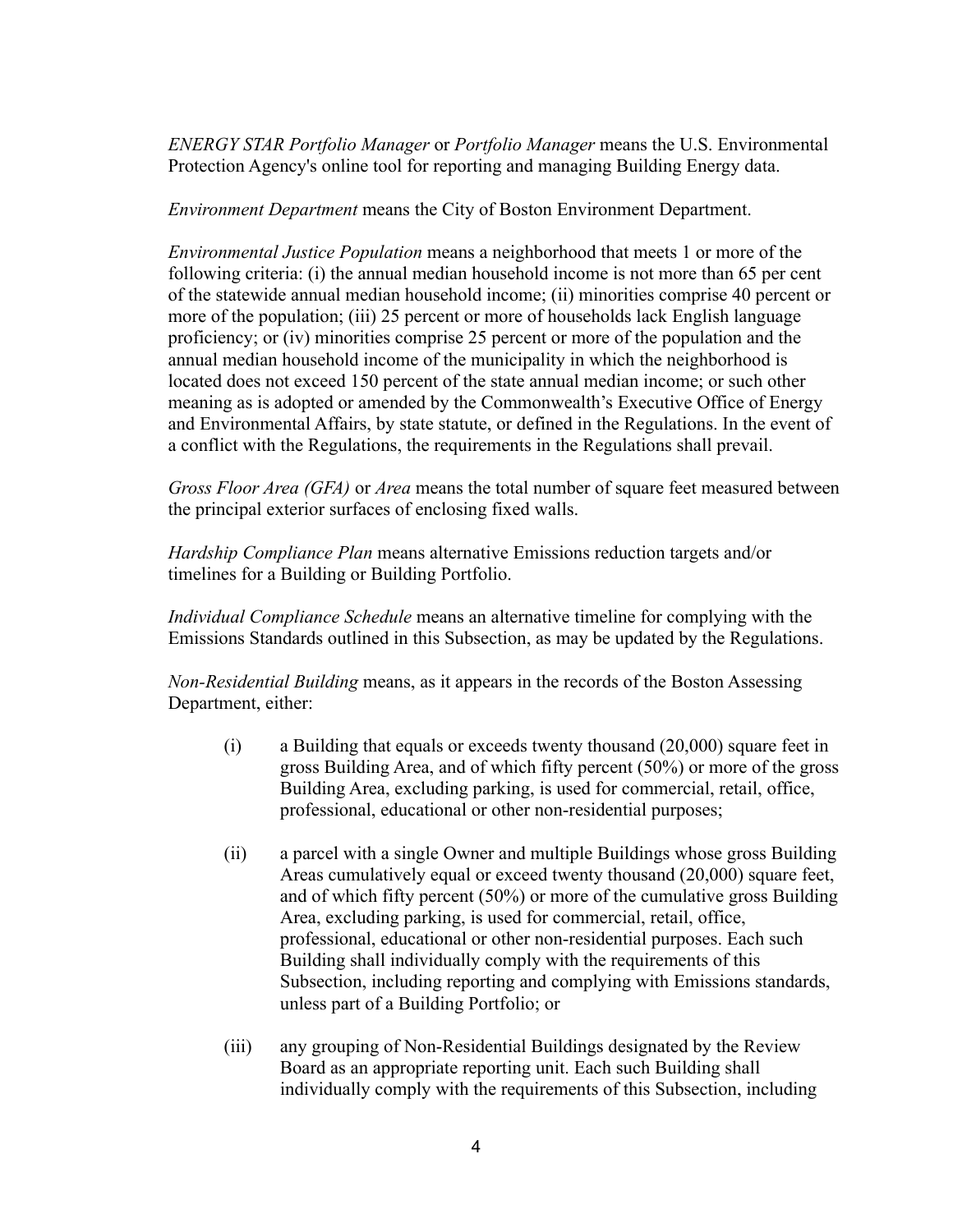reporting and complying with Emissions standards, unless part of a Building Portfolio.

The term *"Non-Residential Building"* shall not include any Building that is a City Building.

*Owner* means a Building's Owner of record, provided that the "Owner" may be deemed to include (i) multiple Owners in common ownership; (ii) the association or organization of unit Owners responsible for overall management in the case of a condominium; and (iii) the board of directors in the case of a cooperative apartment corporation. In the case of a Building subject to a lease that assigns maintenance, regulatory compliance and/or capital improvement costs to Tenants with a term of at least thirty (30) years, inclusive of all renewal options, the Owner may designate the lessee as "Owner" for purposes of compliance with this Subsection; such designation must be provided in writing to the Commission as required by the Regulations. An Owner may designate an agent to act on its behalf, including reporting as required by this Subsection; provided, however, that such designation (i) must be provided in writing to the Commission, and (ii) does not relieve the Owner of any compliance obligation under this Subsection.

*Power Purchase Agreement* means a contract by which an Owner agrees to purchase electricity from a generating facility over a fixed term of years.

*Regulations* means the Air Pollution Control Commission's Building Emissions Reduction and Disclosure Regulations.

*Residential Building* means, as it appears in the records of the Boston Assessing Department, either:

- (i) a Building with fifteen (15) or more total individual dwelling units that, together with hallways and other common space serving residents, comprise more than fifty percent (50%) of the gross Building Area, excluding parking;
- (ii) a parcel with a single Owner and multiple Buildings that cumulatively have fifteen (15) or more total individual dwelling units or that cumulatively equal or exceed twenty thousand (20,000) square feet in gross Building Area. Each such Building shall individually comply with the requirements of this Subsection, including reporting and complying with Emissions standards, unless part of a Building Portfolio; or
- (iii) any grouping of Residential Buildings designated by the Review Board as an appropriate reporting unit. Each such Building shall individually comply with the requirements of this Subsection, including reporting and complying with Emissions standards, unless part of a Building Portfolio.

The term *"Residential Building"* shall not include a City Building or a Non-Residential Building.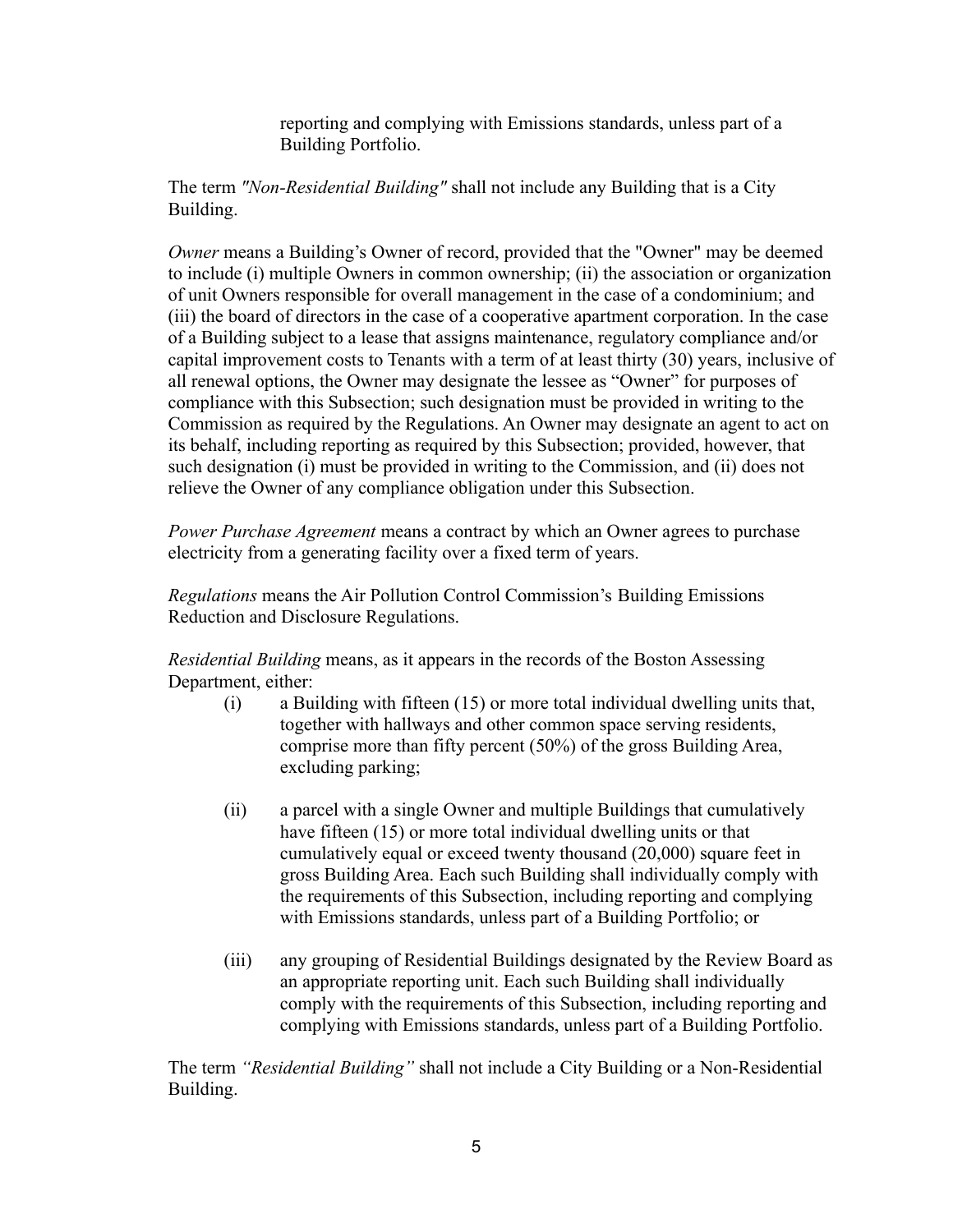*Renewable Energy Certificate (REC)* means a certificate representing the positive environmental attributes associated with the production of one (1) megawatt hour (MWh) of electricity by a renewable Energy facility.

*Review Board* means the board established pursuant to section (s) of this Subsection.

*Tenant* means any tenant, tenant-stockholder of a cooperative apartment corporation, and condominium unit Owner.

*This Subsection* shall refer to Chapter VII, Section 7-2.2 of the City of Boston Code.

*Verification Year* means any year where an Owner must report third-party verified reporting data. Verification Years will be the first year following the enactment of this Subsection, 2026, and every five years thereafter.

#### **(c) Building Portfolios**

Building Portfolios must be approved by the Review Board, and Building Portfolio Owners must submit documentation confirming eligibility as a Building Portfolio. Notwithstanding the approval of a Building Portfolio, Owners must continue to report the water and Energy use, Emissions data, and any other information required by this Subsection for each individual Building. If a Building is removed from or added to a Building Portfolio for any reason, including transfer to a different Owner, the Building shall retain its individual reporting data and be subject to the Emissions standards and the Building Portfolio shall be adjusted to reflect the removal or addition of the Building. The Review Board may require that the Owner submit a portfolio emissions reduction plan that prioritizes emissions reductions in Buildings located in or near Environmental Justice Populations, and may set further conditions on the approval of a Building Portfolio consistent with the Regulations. The City may create multiple Building Portfolios.

#### **(d) Energy, Emissions, and Water Disclosure Required for City Buildings.**

No later than May fifteenth (15th) of each year, the City shall report to the Commission the previous year's Energy and water use by each City Building. No later than October first (1st) of each year, the City shall publicly disclose (i) the previous year's Energy and water use by each City Building and (ii) the Emissions compliance status of each City Building.

The Commission shall coordinate the performance of this requirement.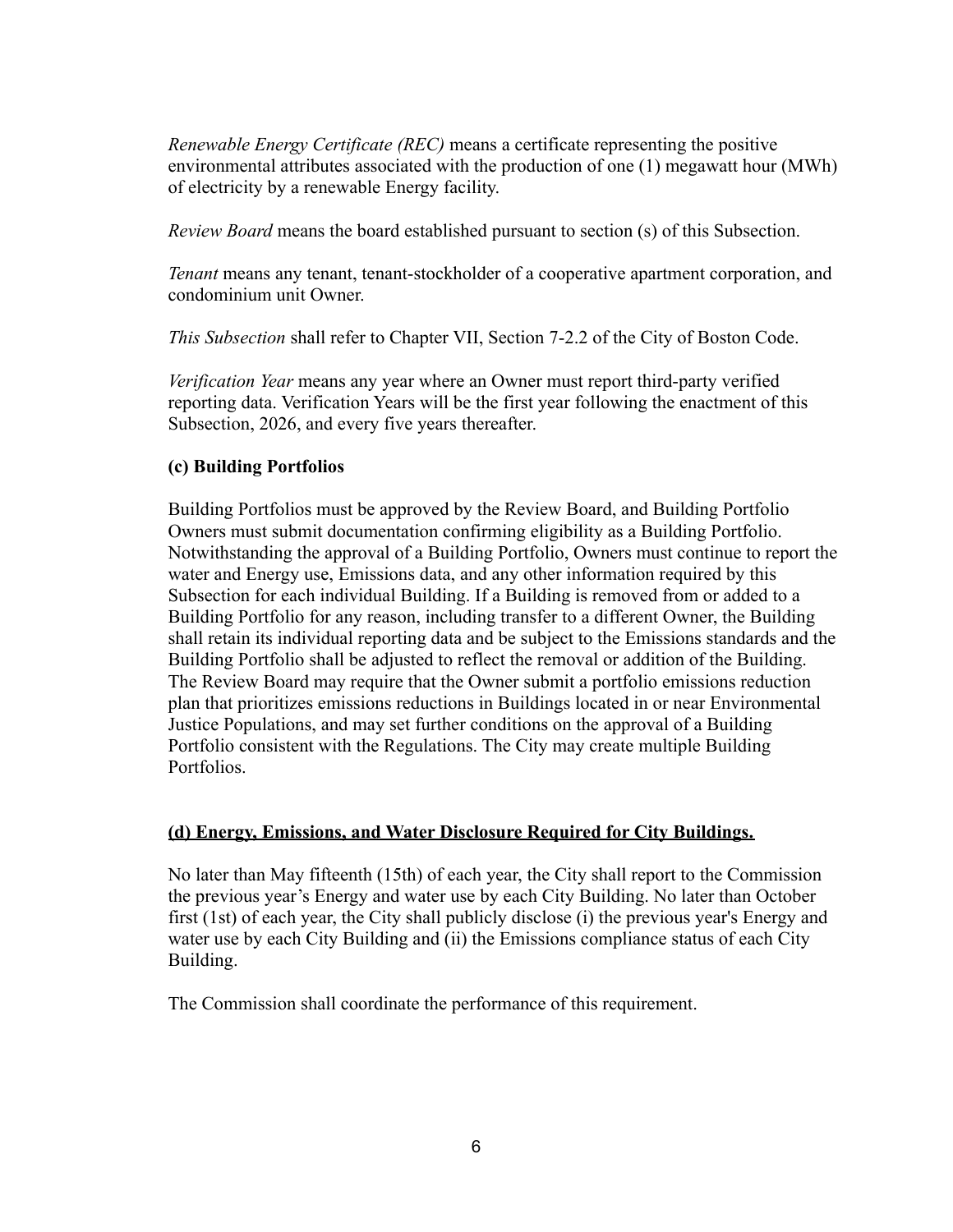## **(e) Energy, Emissions, and Water Reporting Required for Non-City Buildings.**

#### *(i) Data Reporting Requirements.*

No later than May fifteenth (15th) of each year, the Owner of each Building subject to reporting requirements shall accurately report to the Commission, via the Portfolio Manager or as required by the Regulations, the following information for the previous calendar year:

- (a) Energy and water use of each Building and other Building characteristics necessary to evaluate absolute and relative  $CO<sub>2</sub>e$  Emissions intensity as required by the Commission. Energy and water use data shall not include its associated cost.
- (b) The primary Building Use(s) of each Building in accordance with the categories listed in the Portfolio Manager and the Regulations. Multiple primary Building Uses can be reported, provided that each use occupies at least ten percent (10%) of the Building's square footage or accounts for at least ten percent (10%) of the Building's annual Energy use or  $CO<sub>2</sub>e$ Emissions.
- (c) If applicable, any Renewable Energy Certificates (RECs) used to comply with the Emissions standards set forth in this Subsection, including proof of retirement of the RECs.
- (d) If applicable, any Energy purchased via a Power Purchase Agreement(s) that was used at the Building and/or used to comply with the Emissions standards set forth in this Subsection, including, if relevant, proof of retirement of associated RECs and the Emissions Factor of the grid where the generating facility is located, if on a grid other than ISO New England. Owners must provide the material terms of an executed Power Purchase Agreement that demonstrates (i) the quantity of Energy purchased in the relevant calendar year, (ii) the type and generation location of the Energy purchased, (iii) the ownership of any RECs associated with the Energy, if relevant, and (iv) other information required by the Regulations.
- (e) Any  $CO<sub>2</sub>e$  Emissions Factors for Energy used by the Building if different from the Emissions Factors in the Regulations.
- (f) Contact information for Owners and any designated agents.

Building Owners may choose to report additional metrics, including but not limited to, Building waste, occupancy, density, operational hours, net lessees, Boston Resident Jobs Policy compliance, energy storage, and indoor air quality.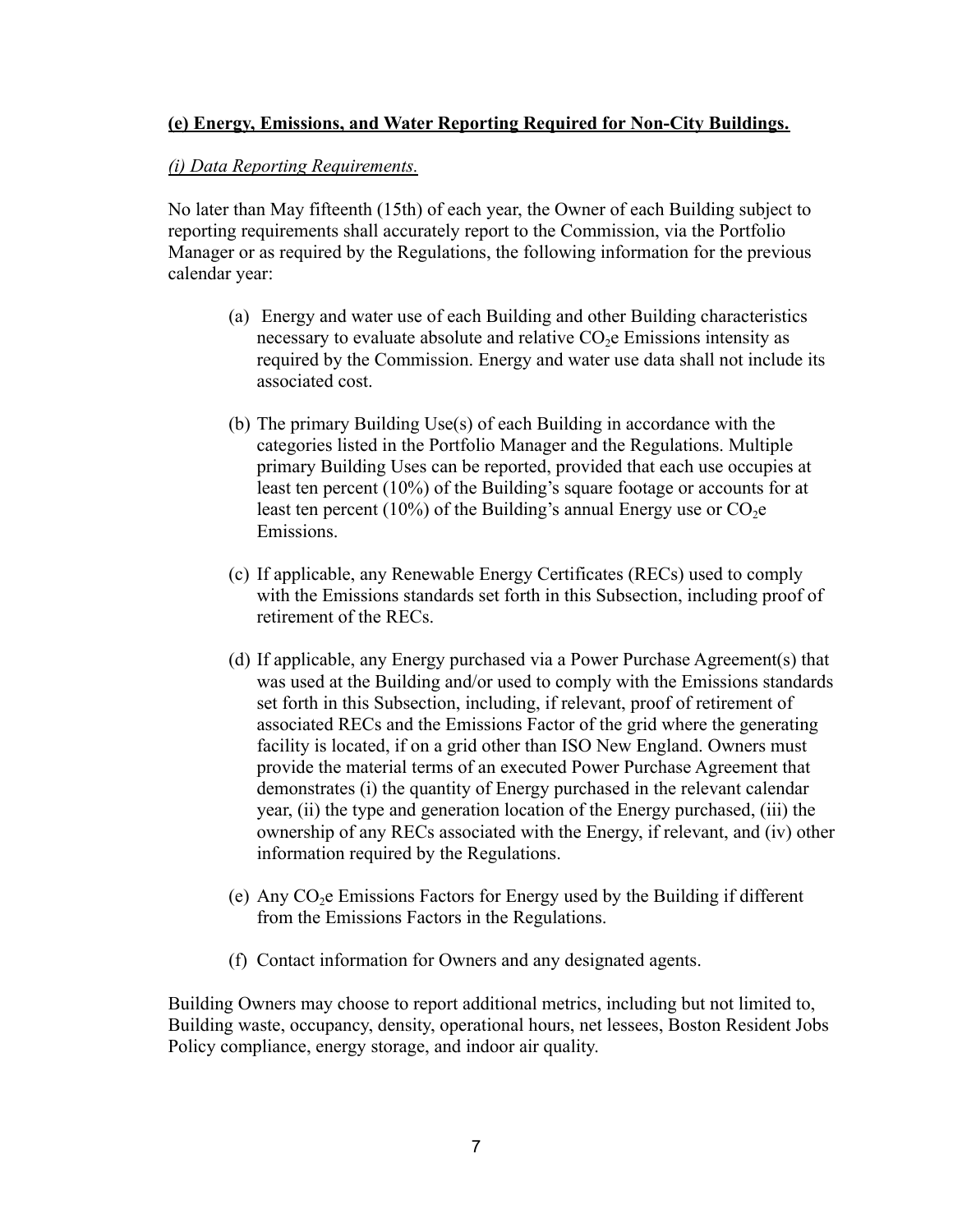#### *(ii) Reporting Schedules.*

The initial reports shall occur according to the following schedule:

1. For every Non-Residential Building equal to or greater than fifty thousand (50,000) gross square feet or two (2) or more Buildings on the same parcel that equal or exceed one hundred thousand (100,000) gross square feet, the first report shall be submitted no later than September 15, 2014.

2. For every Non-Residential Building equal to or greater than thirty-five thousand (35,000) gross square feet but less than fifty thousand (50,000) gross square feet, the first report shall be submitted no later than May 15, 2016.

3. For every Non-Residential Building, or two (2) or more Buildings on the same parcel, equal to or greater than twenty thousand (20,000) gross square feet but less than thirty-five thousand (35,000) gross square feet, the first report shall be submitted no later than May 15, 2022.

4. For every Residential Building equal to or greater than fifty (50) units or fifty thousand (50,000) gross square feet, or two (2) or more Buildings held in the same condominium form of ownership that are governed by the same board of managers that together equal or exceed fifty (50) units or fifty thousand (50,000) gross square feet, the first report shall be submitted no later than May 15, 2015.

5. For every Residential Building equal to or greater than thirty-five (35) units or thirty-five thousand (35,000) gross square feet, the first report shall be submitted no later than May 15, 2017.

6. For every Residential Building, or two (2) or more Buildings on the same parcel, equal to or greater than fifteen (15) units or twenty thousand (20,000) gross square feet but less than thirty-five (35) units or thirty-five thousand (35,000) square feet, the first report shall be submitted no later than May 15, 2022.

Notwithstanding the foregoing, the Review Board shall develop a procedure for establishing alternative reporting dates for Building Owners who supply timely notification of extenuating circumstances. In 2022, Building Owners may apply for a one-time six-month extension on their reporting deadline.

#### **(f) Direct Upload.**

Provided that the necessary mechanisms already exist, Building Owners may authorize an Energy or water utility or other third party to report Building-specific data on their behalf to the Commission. Such authorization shall not create an obligation on the part of Energy or water utilities or remove the obligation of Building Owners to comply with reporting requirements.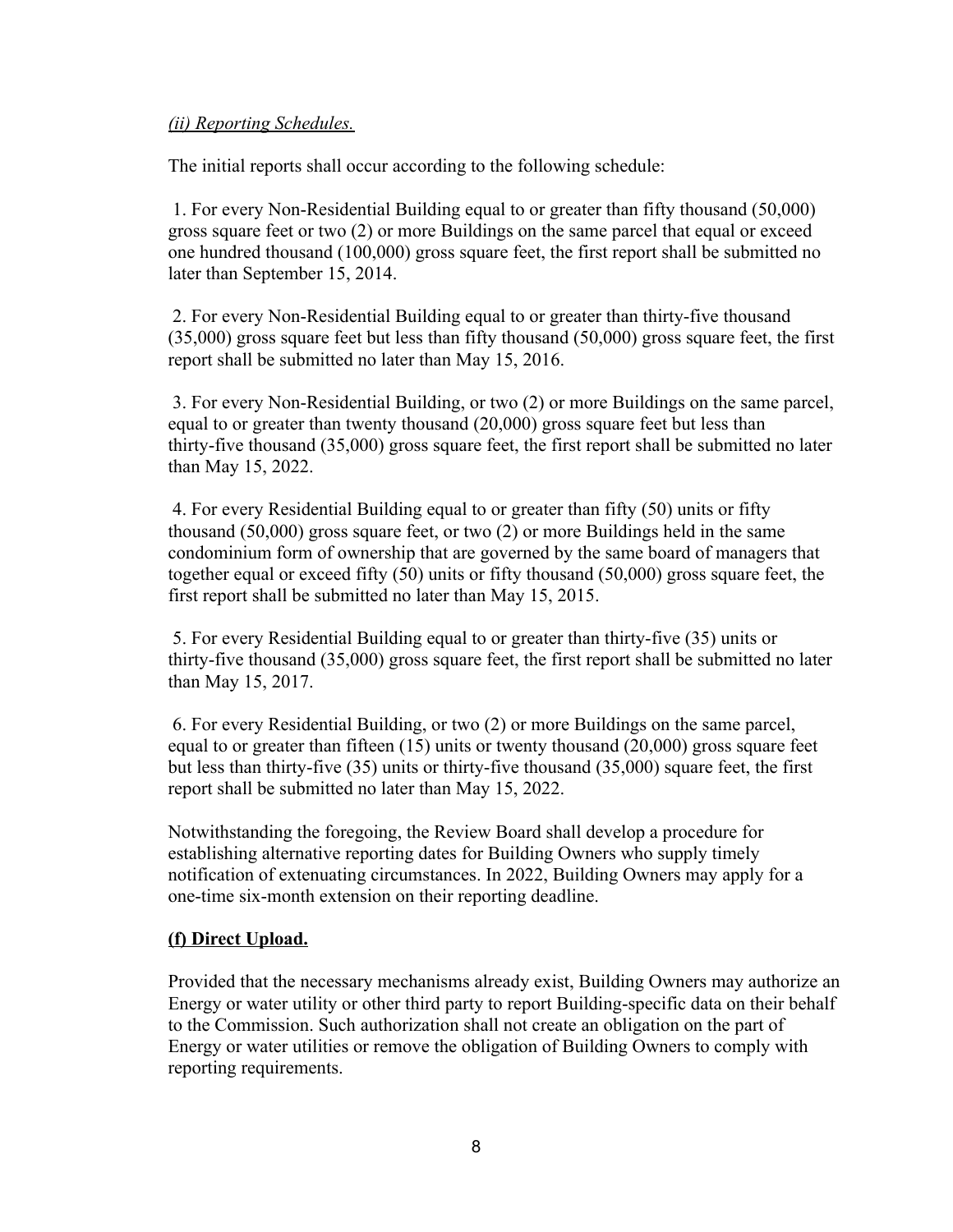#### **(g) Equitable Emissions Investment Fund.**

The City auditor shall establish the Equitable Emissions Investment Fund (hereinafter, the "Fund") as a separate account and credit to the Fund all Alternative Compliance Payments and penalties made pursuant to this Subsection; the City or Environment Department may direct other funds to the Fund at its discretion. The Review Board is responsible for evaluating local carbon abatement proposals, and making recommendations for expenditures from the Fund.

Money in the Fund shall be expended for the support, implementation, and administration of local building carbon abatement projects that benefit the City of Boston's emissions reduction goals. Fund expenditures shall prioritize projects that benefit Environmental Justice Populations and populations disproportionately affected by air pollution, including by improving or promoting:

- low-income affordable housing and housing where tenants are at risk of displacement and in need of rent stabilization;
- local air quality improvement;
- indoor environmental quality and health for building tenants;
- economic inclusion, training, and technical assistance for Minority, Women, and Disadvantaged Business Enterprises (MWDBE) and cooperative contractors;
- equitable workforce development training programs for residents who have been disproportionately impacted by the effects of climate change;
- projects with community ownership of housing and renewable energy infrastructure;
- reduced energy burdens; or
- any further environmental initiatives.

The Regulations will address conditions for expenditure, which may include but are not limited to the scale of anticipated emissions reductions, compliance with employment and contracting standards, living wage standards, language access, rent stabilization, air quality monitoring and improvements, housing stability, disclosure of compliance status and mechanisms to tenants, and compliance with Fair Housing standards.

During each fiscal year, the Review Board may incur liabilities against and spend monies from the Fund, which shall operate for fiscal years that begin on or after the date of implementation. Money in the Fund may be used for administrative costs incurred by the Review Board, including compensation for members as provided in section (s), or by the Environment Department in supporting the Review Board.

## **(h) Data Verification.**

- a. Building Owners shall self-certify their reporting data every year.
- b. In the Building's first year of reporting after this Subsection is enacted, Building Owners shall provide a third-party verification of their reporting data for the previous year. For every Verification Year thereafter, Building Owners shall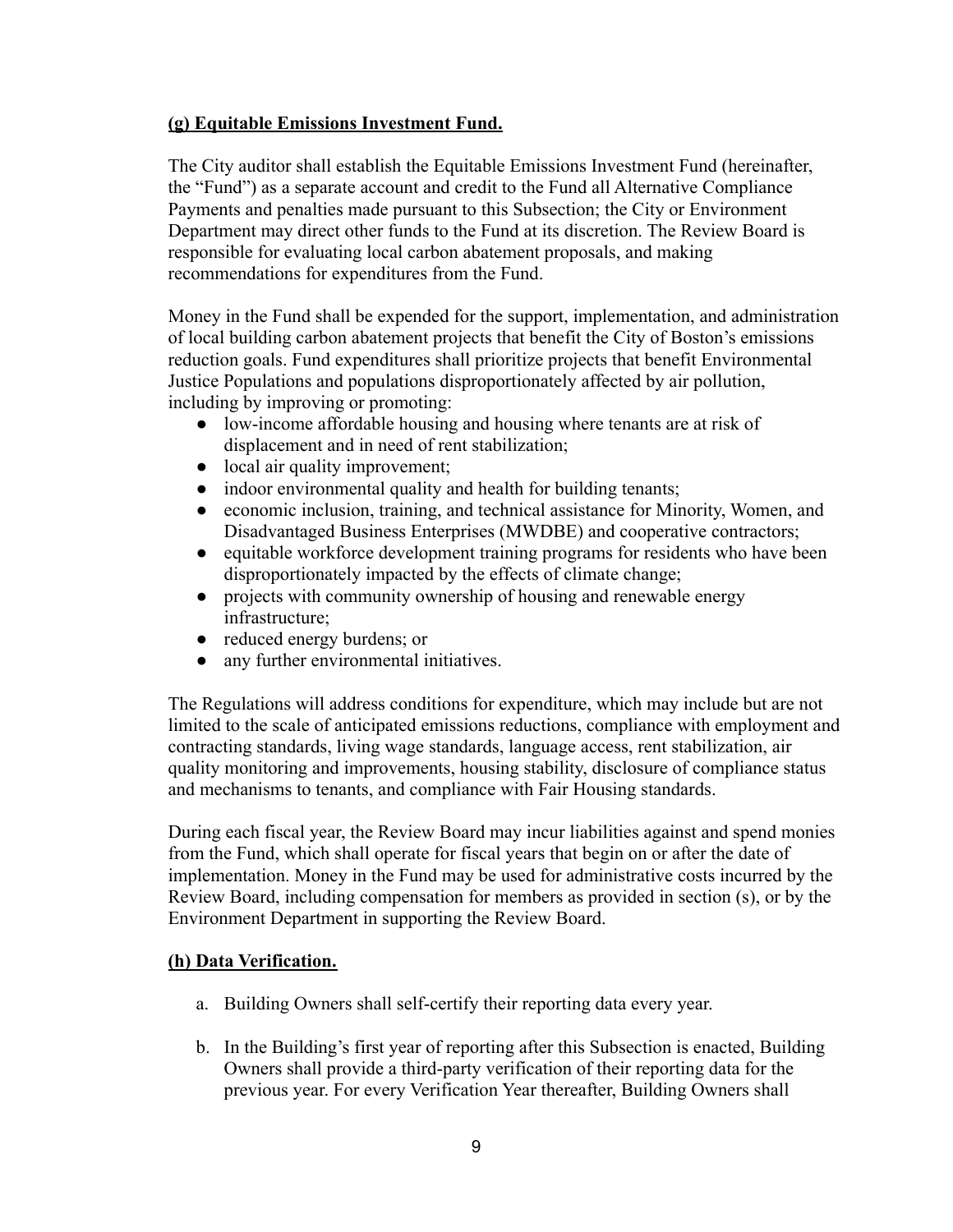provide a third-party verification for the five calendar years prior, but not including, the current year. Verifications must be performed by qualified Energy professionals, as defined by the Regulations, and submitted no later than the reporting deadline of the relevant year.

c. In the event that there is a discrepancy between third-party verified data and an Owner's self-certified reporting data, any resulting lack of compliance with the Emissions standards in this Subsection shall be subject to fines as outlined in the Regulations.

The Commission may revise requirements for data verification and qualified Energy professionals via the Regulations.

## **(i) Emissions Requirements.**

Each Building subject to the reporting requirements of this Subsection shall comply with the  $CO<sub>2</sub>e$  Emissions standards set forth in Table 1 below; provided, however, that Building Owners may develop and request approval for Individual Compliance Schedules pursuant to the requirements in section (k) or request a Hardship Compliance Plan pursuant to section (l). Buildings must comply with the Emissions standards on an annual basis and compliance shall be measured as a total of metric ton of  $CO<sub>2</sub>e$  Emissions per square foot. Buildings equal to or greater than twenty thousand (20,000) square or fifteen (15) units but less than thirty-five thousand (35,000) square feet or thirty-five (35) units shall not be subject to the Emissions standards until 2031, reporting for 2030 emissions. Any Building that has been completed after date of implementation shall comply with Emissions Standards consistent with zoning approvals, which shall be considered binding and supersede any less stringent Emissions standards set out in this Subsection.

Upon recommendation from the Environment Department, the Review Board shall propose to the Commission an update to the CO2e Emissions standards set forth in Table 1, to ensure the City is achieving its emissions reduction goals.

| <b>Building use</b>             | Emissions standard ( $kgCO2e/SF/yr$ .) |      |      |               |           |          |  |  |
|---------------------------------|----------------------------------------|------|------|---------------|-----------|----------|--|--|
|                                 | 2025 - 2029   2030-2034   2035-2039    |      |      | $2040 - 2044$ | 2045-2049 | $2050 -$ |  |  |
| <b>Assembly</b>                 | 7.8                                    | 4.6  | 3.3  | 2.1           | 1.1       |          |  |  |
| College/ University             | 10.2                                   | 5.3  | 3.8  | 2.5           | 1.2       |          |  |  |
| Education                       | 3.9                                    | 2.4  | 1.8  | 1.2           | 0.6       |          |  |  |
| <b>Food Sales &amp; Service</b> | 17.4                                   | 10.9 | 8.0  | 5.4           | 2.7       |          |  |  |
| Healthcare                      | 15.4                                   | 10.0 | 7.4  | 4.9           | 2.4       |          |  |  |
| Lodging                         | 5.8                                    | 3.7  | 2.7  | 1.8           | 0.9       |          |  |  |
| Manufacturing/                  | 23.9                                   | 15.3 | 10.9 | 6.7           | 3.2       | 0        |  |  |

Table 1:  $CO<sub>2</sub>e$  Emissions Standards by Building Use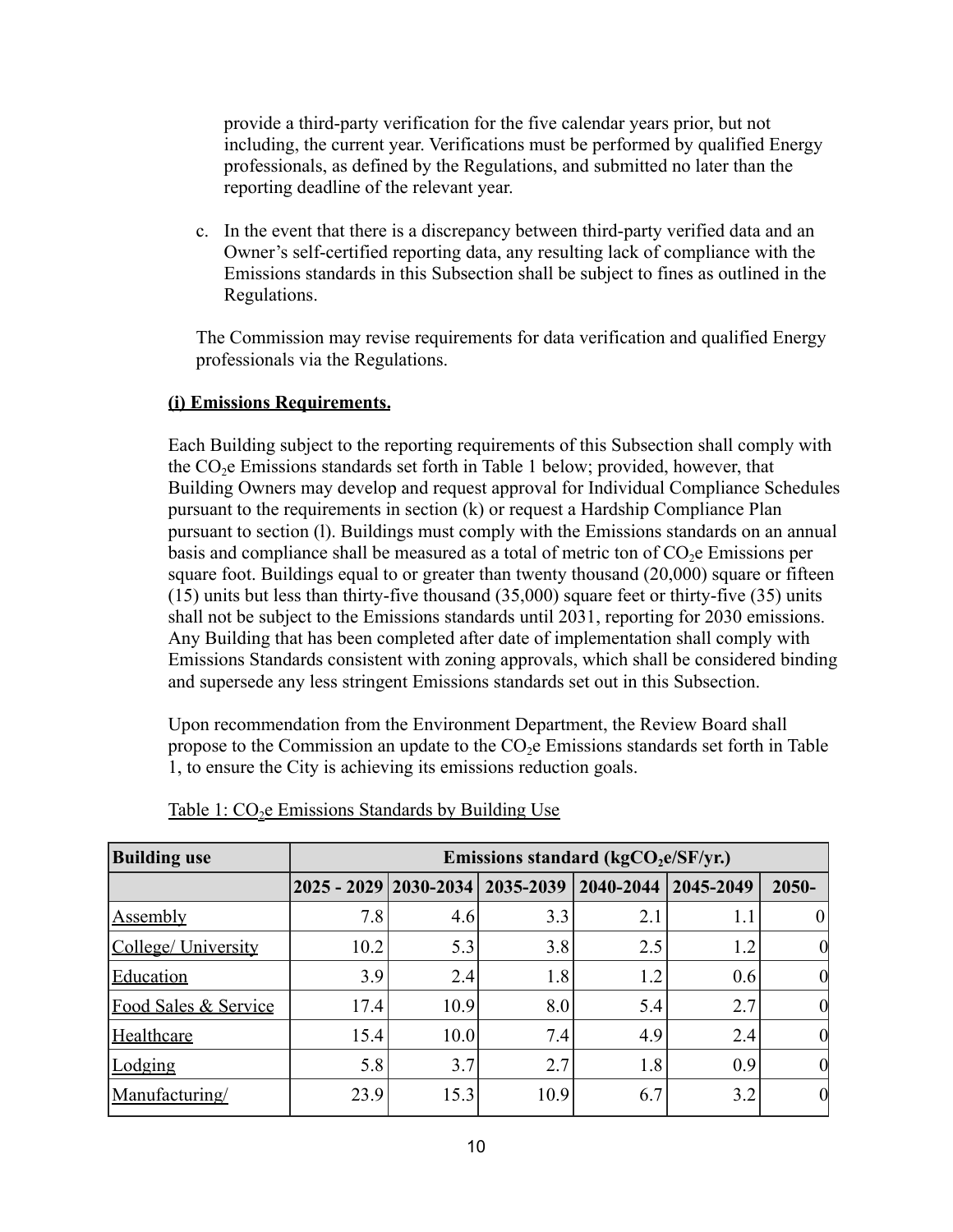| Industrial          |                  |      |     |     |     |  |
|---------------------|------------------|------|-----|-----|-----|--|
| Multifamily housing | $4_{.1}$         | 2.4  | 1.8 |     | 0.6 |  |
| Office              | 5.3              | 3.2  | 2.4 | l.b | 0.8 |  |
| Retail              | 7. L             | 3.4  | 2.4 |     | 0.7 |  |
| Services            | 7.5 <sub>1</sub> | 4.5  | 3.3 | 2.2 | 1.1 |  |
| Storage             | 5.4              | 2.8  | 1.8 | l.U | 0.4 |  |
| Technology/Science  | 19.2             | 11.1 | 7.8 | 5.1 | 2.5 |  |

#### *(i) Blended Emissions Standards.*

Buildings or Building Portfolios with more than one primary use may comply with a blended  $CO<sub>2</sub>e$  Emissions standard; provided, however, that a use may constitute a primary use only if it (i) occupies at least ten percent (10%) of a Building's or Building Portfolio's square footage, or (ii) accounts for more than ten percent (10%) of a Building's or Building Portfolio's total annual Energy use or  $CO<sub>2</sub>e$  Emissions. Building Owners using a blended  $CO<sub>2</sub>e$  Emissions standard must (i) designate the blended standard in annual reports to the Commission, and (ii) provide documentation verifying the qualification of each primary use in annual reports to the Commission for the first year a blended CO<sub>2</sub>e Emissions standard is used and in any subsequent year when the blended Emissions standard or primary use(s) change.

## **(j) Energy Use Exempt from Emissions Requirements.**

Building Owners may choose to deduct Energy used by Emergency Backup Generation/Backup Power and Electrical Vehicle Supply Equipment (EVSE) from a Building's total Energy use subject to this Subsection's  $CO<sub>2</sub>e$  Emissions standard, provided that:

- i. Emergency Backup Generation/Backup Power provides Energy only to the Building or Building Portfolio.
- ii. Electrical Vehicle Supply Equipment is separately metered or EVSE is capable of tracking and reporting accurate energy usage, and EVSE meets specifications as defined by the Regulations; and
- iii. Building Owners annually report (i) Energy used by Emergency Backup Generation / Backup Power and Electrical Vehicle Supply Equipment; (ii) the date(s), hour(s) and conditions that required the use of Emergency Backup Generation/Backup Power; and (iii) any other information required by the Regulations. Such reporting shall be subject to the self-certification and third-party verification procedures in section (h).
- iv. In the event that Emergency Backup Generation/Backup Power or EVSE serve, or have the potential to serve, multiple Buildings in a Building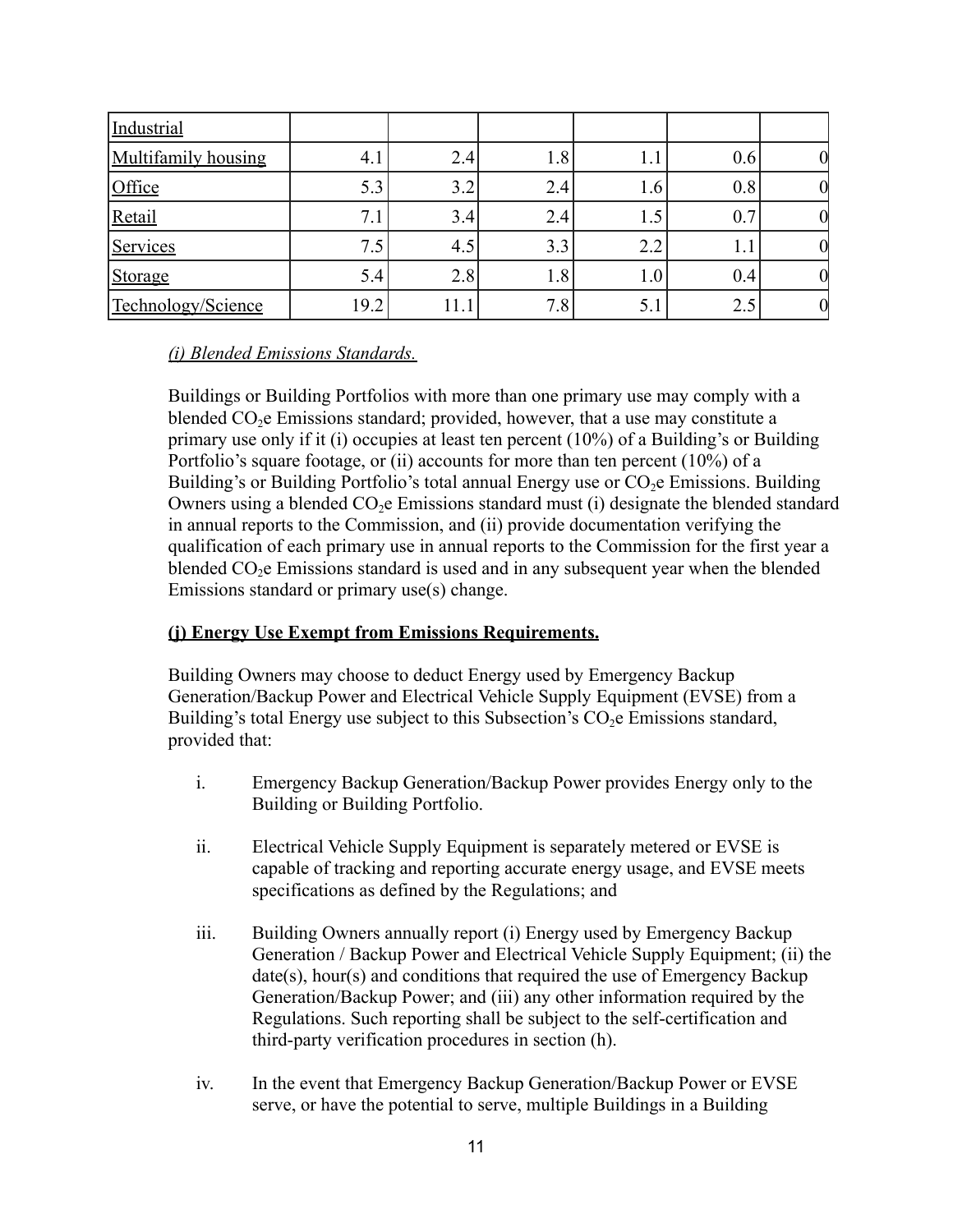Portfolio, the Energy use from such activities shall be allocated for individual Buildings in proportion to the square footage of each Building;

Upon recommendation from the Review Board, the Commission may revise the availability and use of these exemptions or add additional exemptions via the Regulations. Energy used by Emergency Backup Generation / Backup Power may no longer be exempted after 2030, unless otherwise amended in the Regulations; provided, however, that such energy usage by a healthcare institution shall continue to be exempted thereafter for so long as the healthcare institution is required to install and maintain Emergency Backup Generation / Backup Power to ensure reliable operations or as a condition to receiving accreditation.

#### **(k) Individual Compliance Schedules.**

Owners of Buildings or Building Portfolios may apply for an Individual Compliance Schedule as an alternative to the  $CO<sub>2</sub>e$  Emissions standard reduction schedule in Table 1. Individual Compliance Schedules must establish declining CO2e Emissions standards in five- (5-) year increments, provided that such standards must (i) decline on a linear or better basis, (ii) reduce Emissions 50% by 2030, and (iii) reduce Emissions 100% by 2050; and

- a. Use the year that a Building was first required to report Energy use pursuant to this Subsection as the baseline for emissions, provided, however, that (i) the Building's or Building Portfolio's Energy use, Gross Floor Area, and any relevant Emissions Factors have been reported to the Commission in accordance with this Subsection or is retroactively reported in accordance with the data verification requirements of this Subsection and the Regulations; or
- b. Use a baseline from any year starting in 2005 to the first required reporting year, provided, however, that the Building or Building Portfolio Owner provides documentation of Energy use, Gross Floor Area and relevant Emissions Factors by the Building or Building Portfolio for the selected baseline year and the year in which an Individual Compliance Schedule is requested in accordance with the data verification requirements of this Subsection and the Regulation. The Commission may make such information publicly available.

A Building or Building Portfolio that failed to comply with previous reporting requirements may use an Individual Compliance Schedule, provided, however, that the necessary data is submitted to the Review Board and any applicable penalties for past non-compliance are paid in full.

Individual Compliance Schedules must be approved by the Review Board. Building and Building Portfolio Owners must submit the information required in this Subsection, and any other documentation specified in the Regulations, when requesting an Individual Compliance Schedule from the Review Board. The Review Board may include additional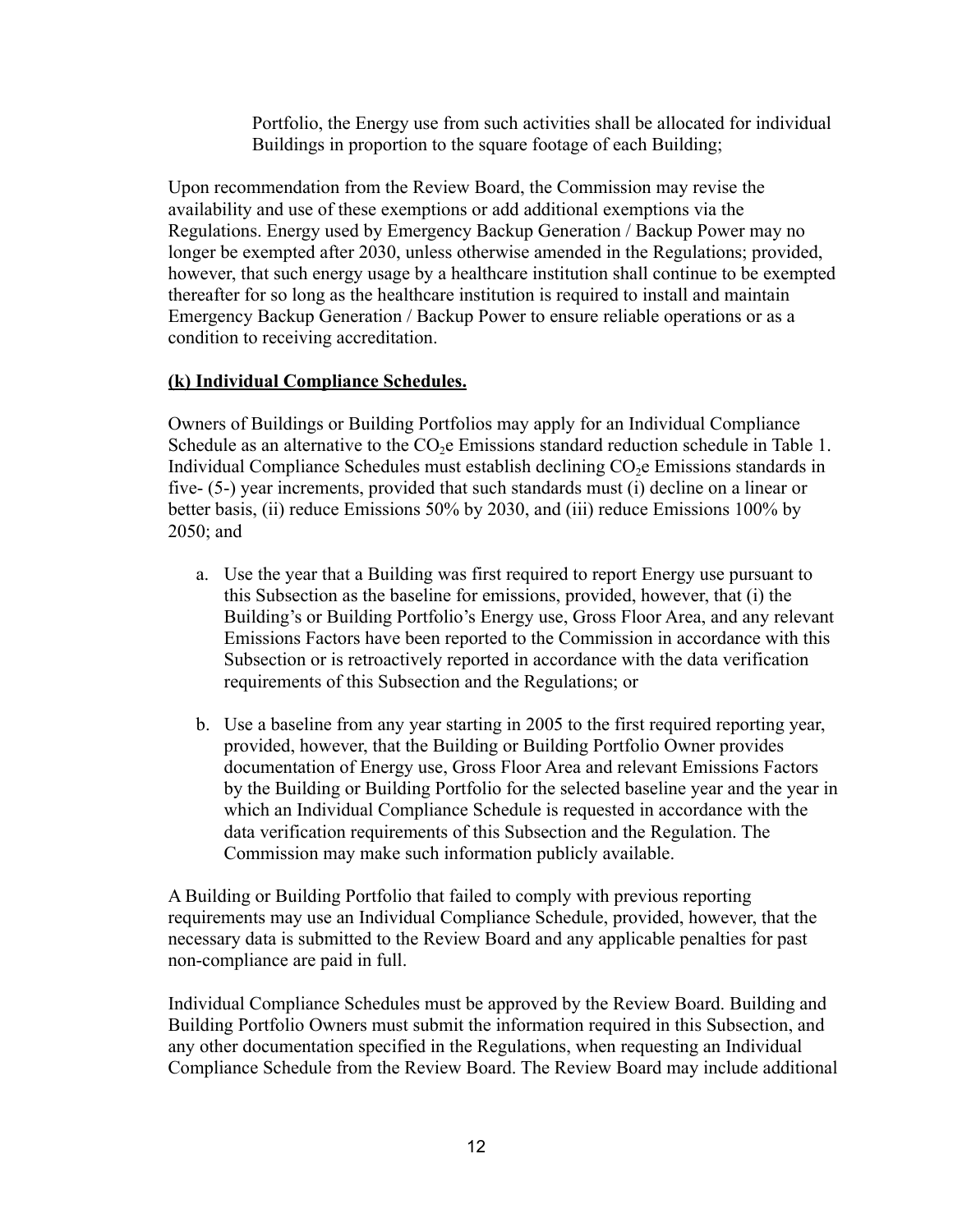conditions on the approval of Individual Compliance Plans consistent with the Regulations.

## **(l) Hardship Compliance Plans.**

A Building Owner may apply to the Review Board for a Hardship Compliance Plan if there are Building characteristics or circumstances that present a hardship in complying with the Emissions standards in this Ordinance. Such characteristics or circumstances, to be detailed in the Regulations, may include historic Building designations, affordable housing refinancing timelines, pre-existing long-term Energy contracts without reopeners, or financial hardship. The application, review process and conditions for Hardship Compliance Plans shall be set forth in the Regulations. The Review Board shall have sole discretion in issuing Hardship Compliance Plans; such plans may include alternative timelines for meeting Emissions standards, and alternative Emissions standards. At its discretion, the Review Board may also allow the use of compliance mechanisms additional to those outlined in section (m) consistent with achieving the purpose of this Subsection as laid out in section (a). The Review Board may include additional conditions on the approval of Hardship Compliance Plans consistent with the Regulations, including measures related to Employment Plans, housing stabilization, air quality monitoring, energy cost- and benefit-sharing, and disclosure of compliance status and mechanisms to tenants, as appropriate.

## **(m) Additional Compliance Mechanisms.**

- a. Municipal Aggregation: Buildings may use electricity obtained through the Boston municipal electricity aggregation program, and have the appropriate Emissions Factor applied to such electricity.
- b. Renewable Energy Certificates: Buildings may mitigate  $CO<sub>2</sub>$  Emissions from electricity use by purchasing unbundled Renewable Energy Certificates that:
	- $(i)$  Are generated by non-CO<sub>2</sub> emitting renewable sources and meet the RPS Class I eligibility criteria outlined in 225 CMR 14.05, as may be amended from time to time:
	- (ii) Are tracked by the New England Power Pool Generation Information System;
	- (iii) Are generated in the compliance period in which they are used;
	- (iv) Are retired within six (6) months after the end of the compliance period in which they are used; and
	- (v) Comply with any additional or different requirements set forth in the Regulations, as may be amended from time to time. In the event of a conflict between the requirements for Renewable Energy Certificates in this provision and the Regulations, the requirements in the Regulations shall prevail.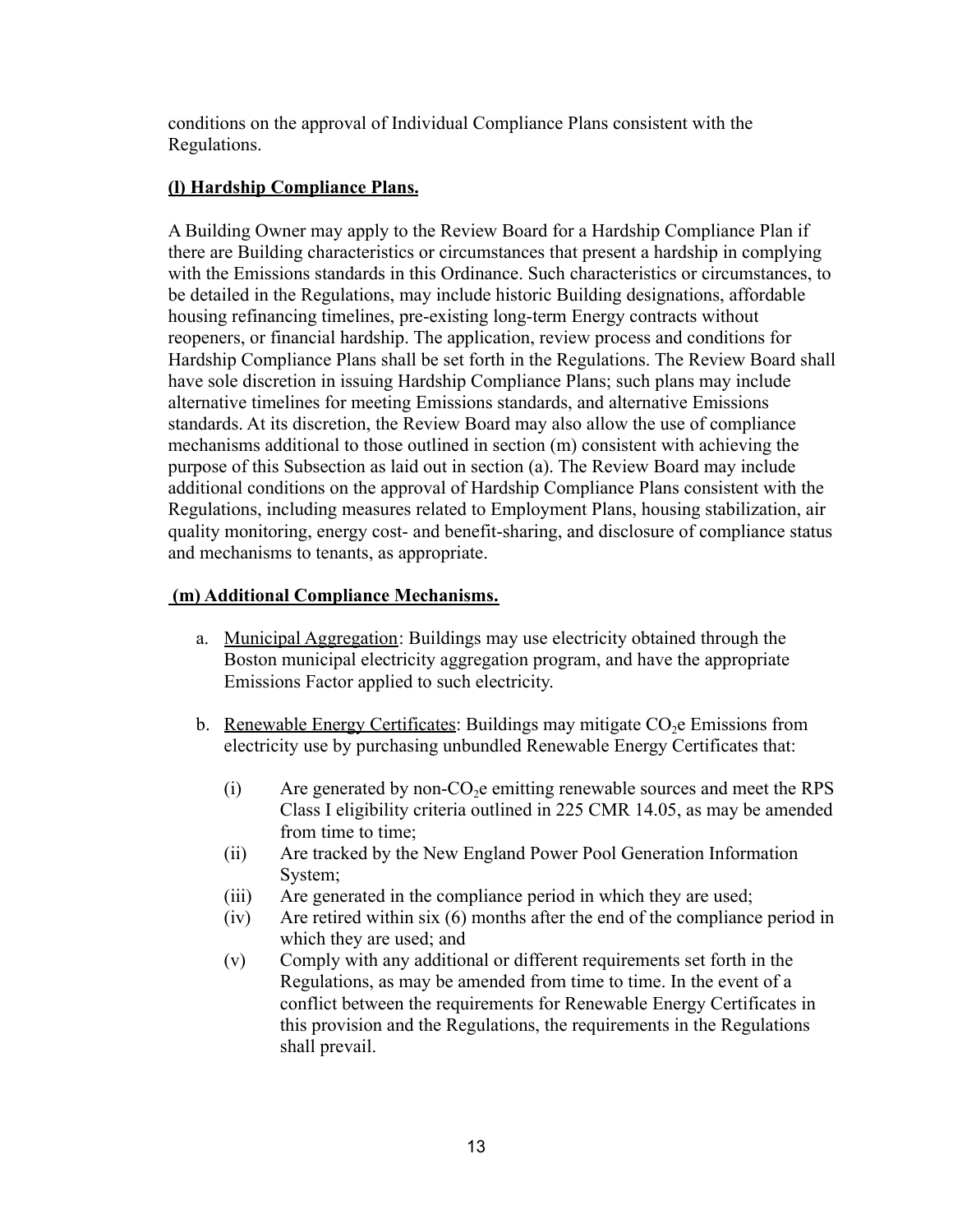- c. Power Purchase Agreements: Buildings may mitigate  $CO<sub>2</sub>e$  Emissions from electricity use by entering Power Purchase Agreements for Energy generated by renewable non-emitting fuel sources, provided that:
	- (i) The Energy purchased pursuant to a Power Purchase Agreement is generated during the compliance period for which a Building is mitigating CO<sub>2</sub>e Emissions;
	- (ii) The Renewable Energy Certificates associated with the Energy purchased under a Power Purchase Agreement are retired by the Building Owner within six (6) months after the end of the compliance period in which used; and
	- (iii) The Power Purchase Agreement complies with any additional or different requirements set forth in the Regulations, as may be amended from time to time, including but not limited to additionality criteria. In the event of a conflict between the requirements for Power Purchase Agreements in this provision and the Regulations, the requirements in the Regulations shall prevail.
- d. Alternative Compliance Payments: Buildings may mitigate  $CO<sub>2</sub>e$  Emissions from Energy use by making Alternative Compliance Payments. The price of an Alternative Compliance Payment shall be based on the average cost per metric ton of CO2e to decarbonize Buildings subject to this Subsection. The initial cost of an Alternative Compliance Payment shall be \$234 per metric ton of  $CO<sub>2</sub>e$ . The cost of an Alternative Compliance Payment shall be reviewed every five (5) years by the Review Board, with input from the Environment Department, and may be adjusted by the Regulations.

Upon recommendation from the Review Board, the Commission may revise the availability and use of these compliance mechanisms or add additional compliance mechanisms via the Regulations, consistent with the purpose of this Subsection as laid out in section (a).

## **(n) Preservation of Documents.**

Building Owners shall preserve records and information (i) required to be submitted by this Subsection and/or (ii) submitted pursuant to this Subsection in order to demonstrate compliance with the Emissions standard, including but not limited to information regarding Building Uses, Emissions Factors, compliance mechanisms outlined in section (m), Individual Compliance Schedules or Hardship Compliance Plans, for such time as set forth in Regulations, and shall make such records available for inspection and audit by the Commission and Review Board upon request.

#### **(o) Obligation to Request and Report Information.**

Where a unit or other space in a Building is occupied by a Tenant and such unit or space is separately metered by a utility company, the Owner of such Building may request from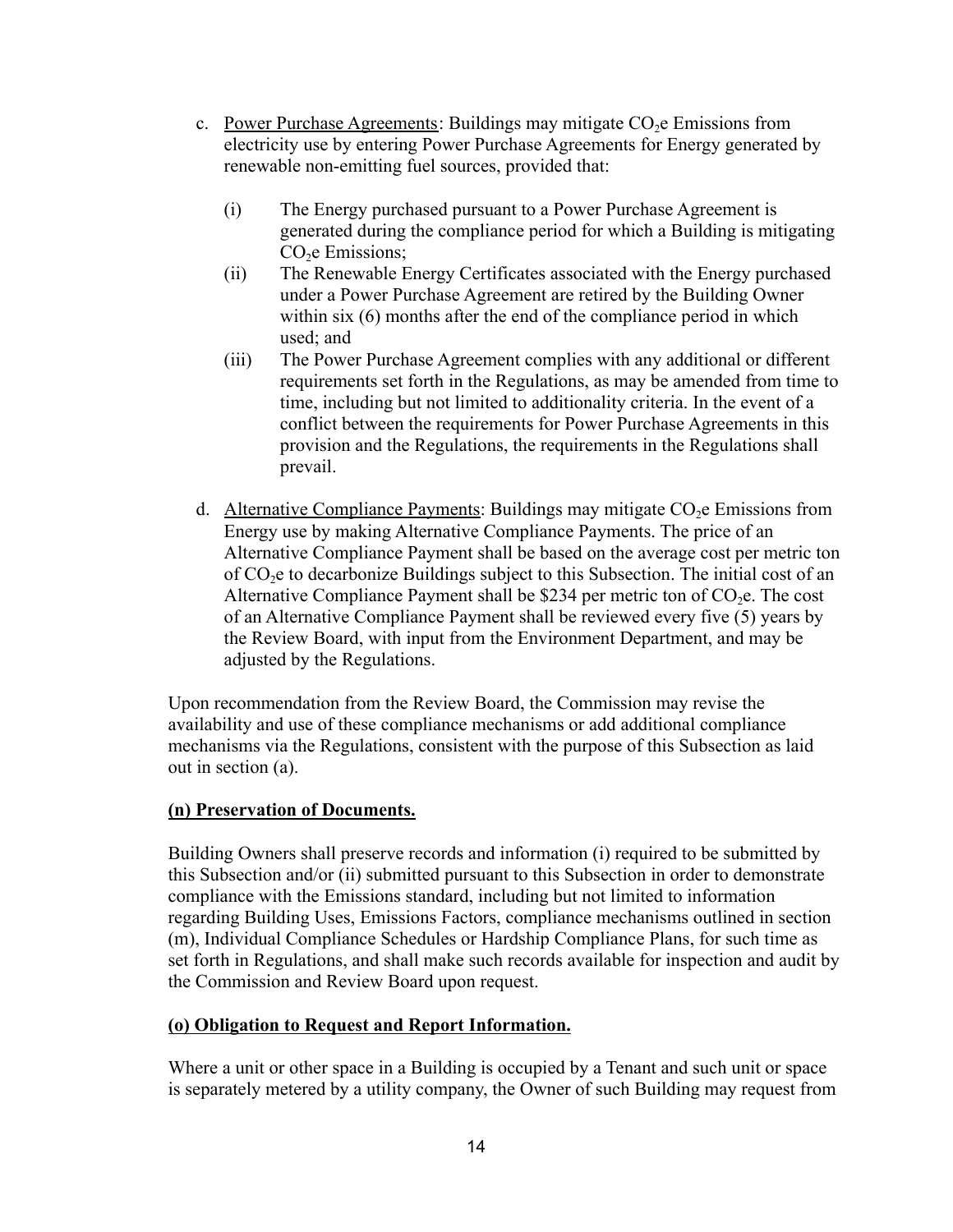such Tenant information relating to such Tenant's separately metered Energy and water use, purchase of renewable energy or RECs, use of space, and operating hours, and other information required for Portfolio Manager reporting, for the previous calendar year, and such Tenant shall report such information to such Owner. The Commission may designate and make available a form to be used to request and report such information. Notwithstanding the foregoing, individual residential Tenants shall have no obligation to report Energy and water use to Building Owners.

- 1. Such Owner may request information related to such Tenant's metered Energy and water use and other related information for the previous calendar year no earlier than January 1 and no later than January 31 of any year in which the Owner is required to report such information.
- 2. Upon receiving such a request, a Tenant shall report information relating to the Tenant's separately metered Energy and water use for the previous calendar year no later than February 28 of any year in which the Owner is required to report such information.
- 3. If a Tenant vacates a unit or other space before the end of the calendar year without reporting metered Energy and water use, such Owner may immediately request such information for any period of occupancy relevant to such Owner's obligation to report and the Tenant shall respond within thirty (30) Days.
- 4. Failure of any Tenant to report the information required in this Subsection does not relieve such Owner of the obligation to report pursuant to this article.
- 5. Where an Owner of a Building is unable to obtain complete Energy and water use data due to the failure of any Tenant to report the information required by this Subsection, the Owner shall use values or formulas established by the Commission to estimate whole Building Energy and water use.

## **(p) Disclosure.**

The Commission shall make Energy, water, and Emissions information for Buildings available to the public on the City of Boston website in multiple languages consistent with City of Boston language standards no later than October 1 of every year, except for 2022 in which it shall make such information available to the public no later than December 1, 2022. Such disclosure shall include, at a minimum, Building identification, Energy intensity,  $CO<sub>2</sub>e$  Emissions per square foot, Emissions compliance status, ENERGY STAR rating, where available, and water consumption per square foot. Such disclosures may include information voluntarily reported to the Commission. Before any such disclosure, the Commission shall subject all data to a qualityassurance/quality-control process.

- 1. At least thirty (30) Days prior to disclosure, the Commission shall provide Building Owners an opportunity to review the accuracy of information to be disclosed.
- 2. The Commission shall invite Building Owners to submit contextual information related to Energy and water use in their Buildings, and shall disclose contextual information in such form as it shall determine.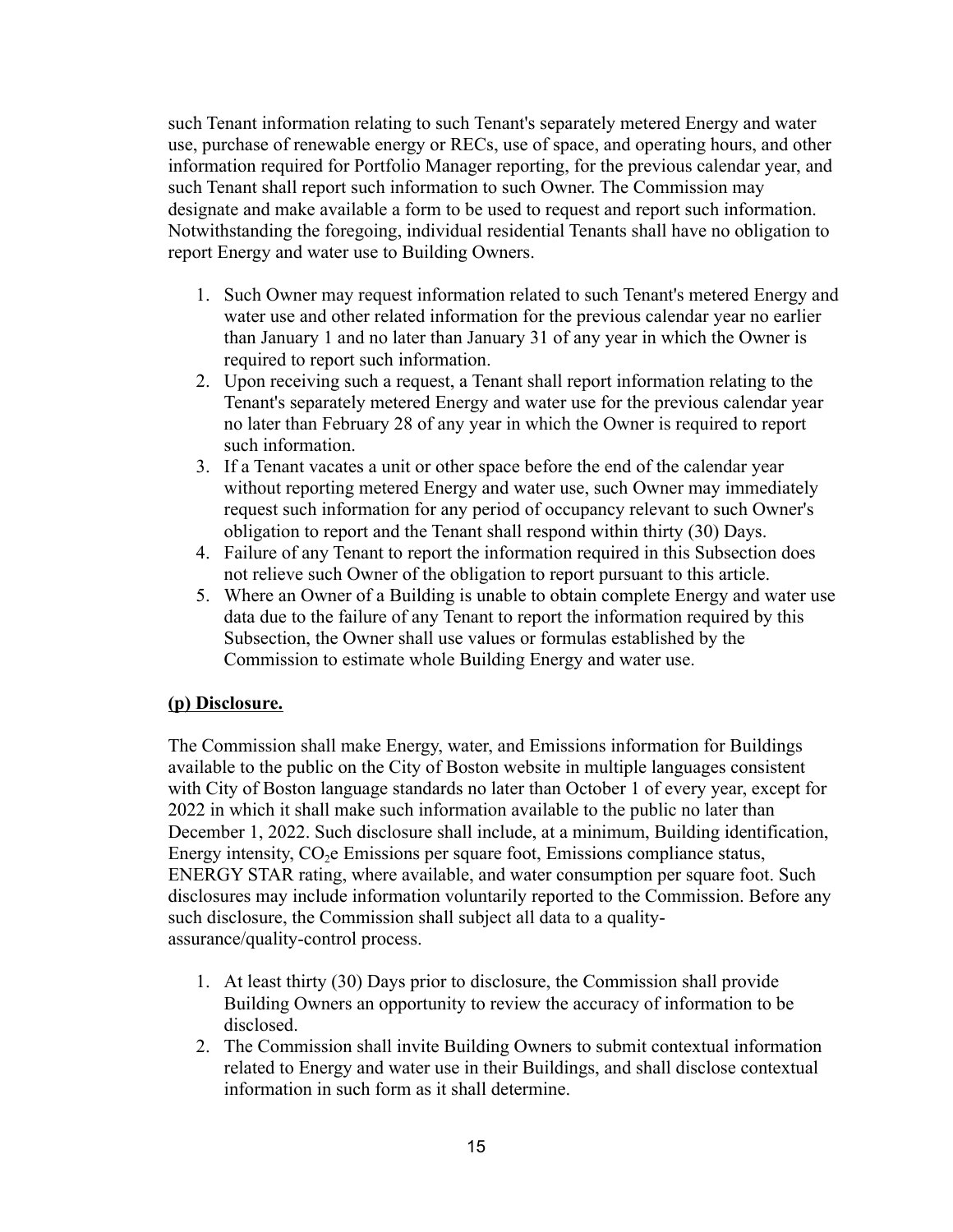3. The Commission shall also, from time to time, publicly report on implementation of, compliance with, and overall results from this Subsection; however, the first such report shall be issued no later than December 31, 2022.

To the extent available to the Commission, the Commission shall disclose information relevant to air quality, Energy cost burdens, fair housing and housing displacement, jobs, and other qualitative and quantitative metrics related to Environmental Justice Populations and equitable implementation of this Subsection. Within one year, the Environment Department shall identify appropriate metrics and research mechanisms for (i) measuring and collecting this type of information and (ii) analyzing the impact, if any, of this Subsection on such metrics.

The City, in consultation with the Review Board, shall issue annual reports on the Equitable Emissions Investment Fund, including balance of funds, expenditures, funded projects and anticipated impacts relative to greenhouse gas emissions, air quality, and local employment. Administrative costs, Review Board compensation, and other liabilities incurred against and spent from the Fund shall also be included. These reports will be available for the public on the City of Boston website and follow current City of Boston language and accessibility guidelines.

#### **(q) Enforcement for Failure to Comply with this Subsection.**

1. Failure to comply with the provisions of this Subsection and regulations issued pursuant to this Subsection shall result in the imposition of penalties by the Review Board. For any failure to comply, the Review Board shall have the authority to: (i) issue a notice of violation subject to penalties if not corrected; and (ii) recommend seeking an injunction from a court of competent jurisdiction requiring a Building Owner or Tenant to comply with the requirements of this Subsection; provided, however, this provision shall not apply to residential Tenants.

2. Notice of violation. The Review Board shall issue a written notice of violation to any Building Owner or Tenant violating this Subsection by failing to comply with any of the provisions of this Subsection or any Regulation issued pursuant to this Subsection. The notice of violation shall indicate which obligations the Building Owner or Tenant has not fulfilled and provide the Building Owner or Tenant with thirty (30) days to either: (i) correct the notice of violation by complying with this Subsection and associated Regulations; or (ii) send a written request to the Executive Director of the Commission for a hearing by the Review Board for a determination of whether the Building Owner or Tenant violated this Subsection.

3. Request for a Hearing. If a Building Owner or Tenant requests a hearing, the Review Board shall hold such hearing within sixty (60) days of the Executive Director of the Commission's receipt of a written request for hearing. The hearing shall be conducted according to the requirements of M.G.L. c. 30A. If the Review Board determines that the Building Owner or Tenant violated this Subsection, that person shall have thirty (30) days from the issuance of a final decision to correct the violation.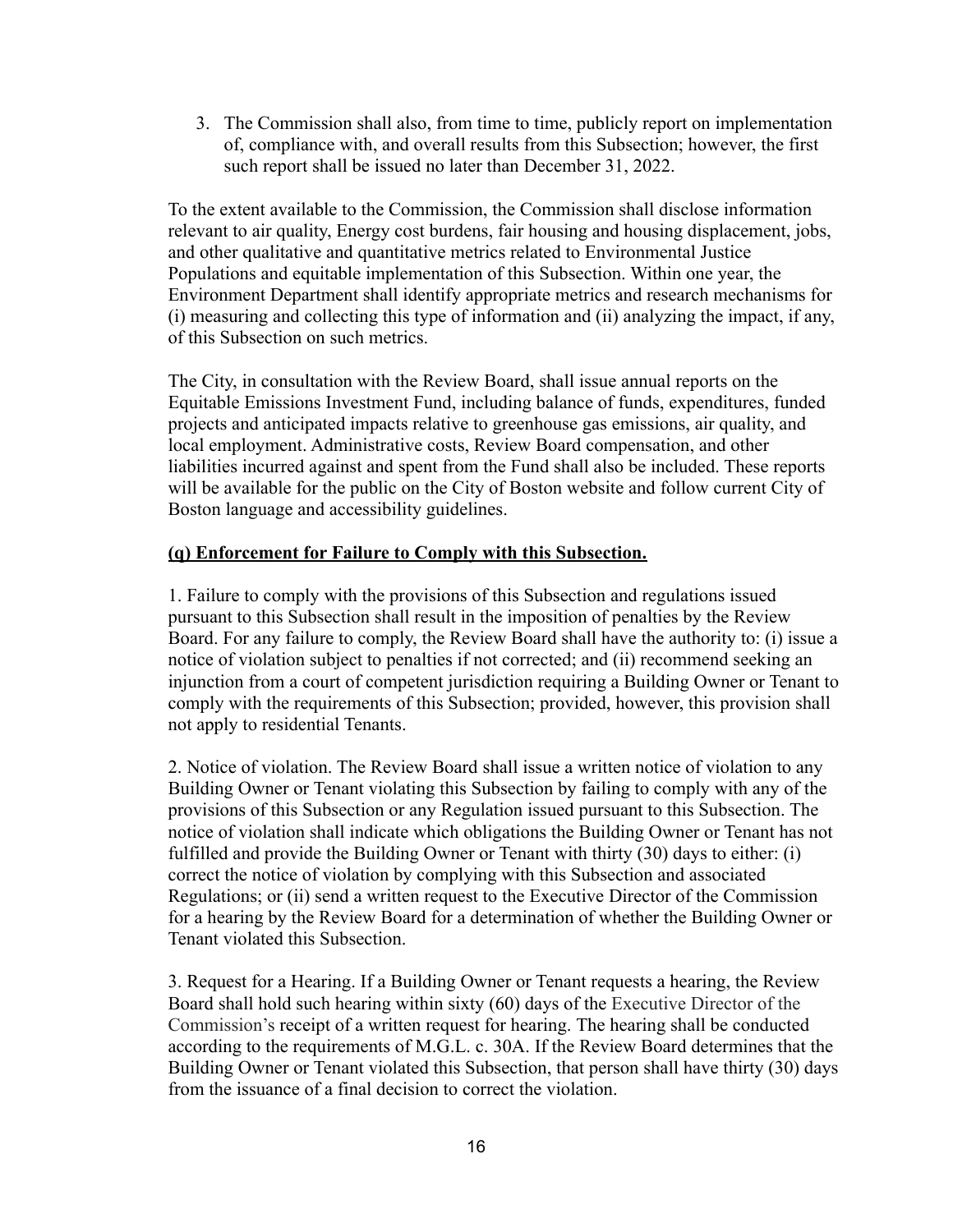4. Failure to comply with notice of violation. If a person who does not request a hearing fails to correct a noticed violation of this Subsection within thirty (30) days after the Review Board issues a written notice of violation, that person shall be deemed to have failed to comply with the notice of violation. If a person who requested a hearing fails to correct a noticed violation of this Subsection within thirty (30) days after the issuance of an adverse decision after a hearing, that person shall be deemed to have failed to comply with the notice of violation. Any person who has failed to comply with a notice of violation shall be subject to a fine as set forth in section (r):

5. Injunctive relief. Upon recommendation from the Review Board, the City shall seek an injunction from a court of competent jurisdiction instructing a Building Owner or Tenant who has failed to comply with a notice of violation to comply with this Subsection and regulations issued pursuant to this Subsection, provided, however, this provision shall not apply to residential Tenants.

The Review Board shall have discretion in deciding whether to recommend seeking an injunction.

6. Fines. All fines and penalties issued under this Subsection may be enforced pursuant to M.G.L. c. 40, s. 21D or M.G.L. c. 111, s. 31C, provided however, that this permission to utilize the noncriminal disposition procedures of section 21D shall not deprive the Review Board or the Commission of any other remedy or means of collecting the fine, including by indictment or complaint. For any fines or penalties that remain unpaid thirty (30) Days following the receipt of a notice of violation the Commission shall, upon recommendation from the Review Board, take steps to place an assessment on the Building Owner's tax bill or a lien on the Building pursuant to M.G.L. c. 40U, s. 12. The Review Board shall have discretion in deciding whether to recommend placing assessments or liens.

#### **(r) Penalties and Fines for Failure to Comply with this Subsection.**

The fines outlined in this Subsection may be revised by the Regulations upon advisement by the Environment Department. References to Buildings in this Subsection shall be deemed to include Building Portfolios. The Regulations shall provide a Building Owner with an opportunity to administratively appeal any such fine pursuant to an appeal mechanism that is consistent with that required by M.G. L. c. 40U.

#### (i) Failure to Comply with Reporting Requirements.

Each Day that a Building Owner is out of compliance with the reporting requirement of this Subsection, in whole or in part, shall be deemed a separate violation of this Subsection and subject to a fine of:

1. Three hundred dollars (\$300) a Day for: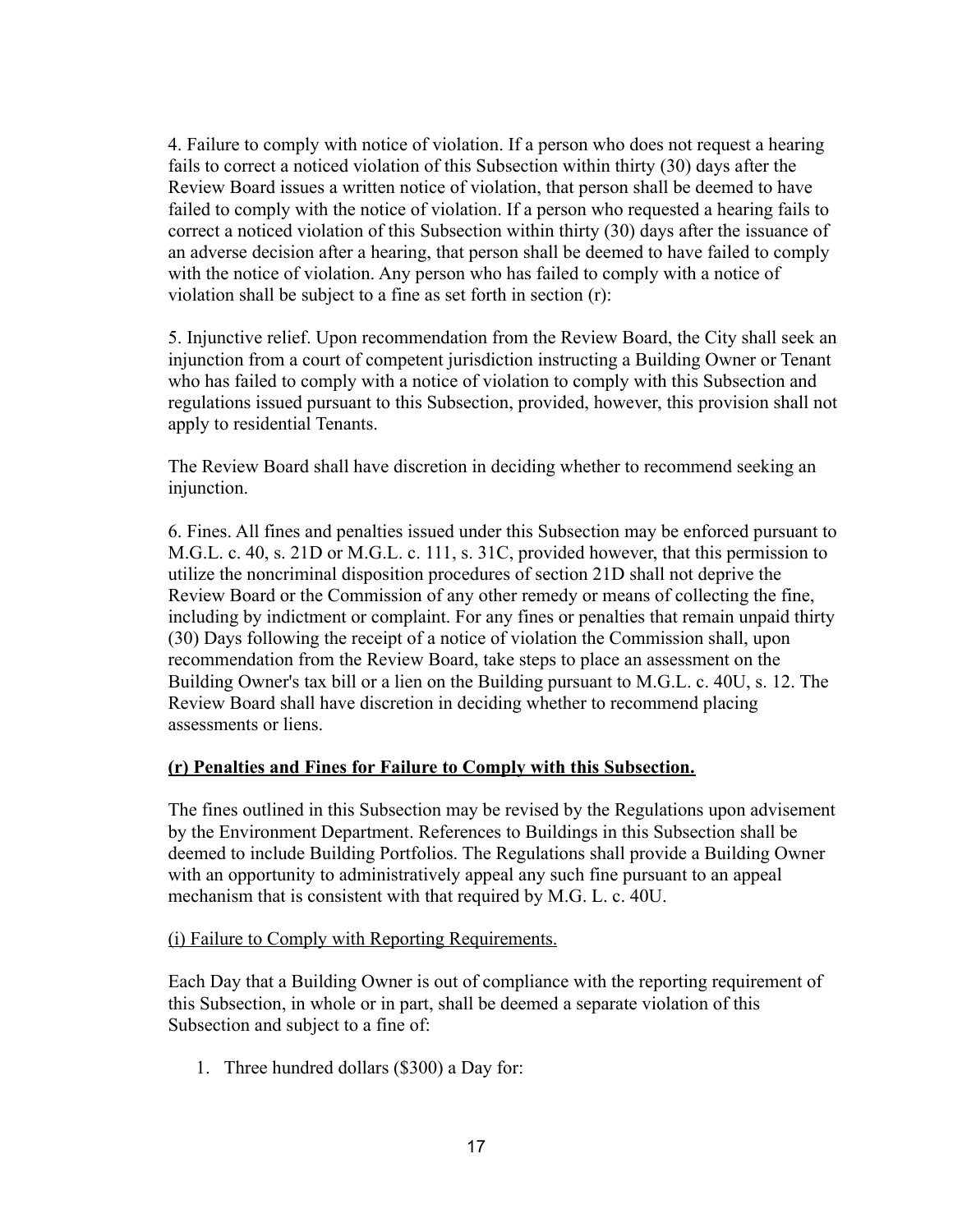- a. Non-Residential Buildings equal to or greater than thirty-five thousand (35,000) gross square feet or two (2) or more Buildings on the same parcel that equal or exceed one hundred thousand (100,000) gross square feet; and
- b. Residential Buildings equal to or greater than thirty-five (35) units or thirty-five thousand (35,000) gross square feet.
- 2. One hundred-fifty dollars (\$150) a Day for:
	- a. Non-Residential Buildings equal to or greater than twenty thousand (20,000) gross square feet but less than thirty-five thousand (35,000) gross square feet; and
	- b. Residential Buildings equal to or greater than fifteen (15) units or twenty thousand (20,000) gross square feet, but less than thirty-five (35) units or thirty-five thousand (35,000) gross square feet.

No penalty shall be assessed prior to thirty (30) Days after receipt of a notice of violation by a Building Owner or if a Building Owner corrects the violation within thirty (30) Days of receipt of a notice of violation.

## (ii) Failure to Comply with Emission Standards.

If a Building Owner did not comply with the applicable Emissions standard in a calendar year, each Day of that calendar year and each subsequent Day when the violation is not corrected shall be deemed a separate violation of this Subsection and subject to a fine of:

- 1. One thousand dollars (\$1,000) a Day for:
	- a. Non-Residential Buildings equal to or greater than thirty-five thousand (35,000) gross square feet or two (2) or more Buildings on the same parcel that equal or exceed one hundred thousand (100,000) gross square feet; and
	- b. Residential Buildings equal to or greater than thirty-five (35) units or thirty-five thousand (35,000) gross square feet.
- 2. Three hundred dollars (\$300) a Day for:
	- a. Non-Residential Buildings equal to or greater than twenty thousand (20,000) gross square feet but less than thirty-five thousand (35,000) gross square feet; and
	- b. Residential Buildings equal to or greater than fifteen (15) units or twenty thousand (20,000) gross square feet, but less than thirty-five (35) units or thirty-five thousand (35,000) gross square feet.

For any Building Owner that has failed to report any or all information required by this Subsection to calculate compliance with the Emissions standard, the Building shall be deemed to be in non-compliance with the Emissions standard and subject to the fines in this subclause. A Building Owner may correct such non-compliance by providing the information required by this Subsection to calculate compliance with the Emissions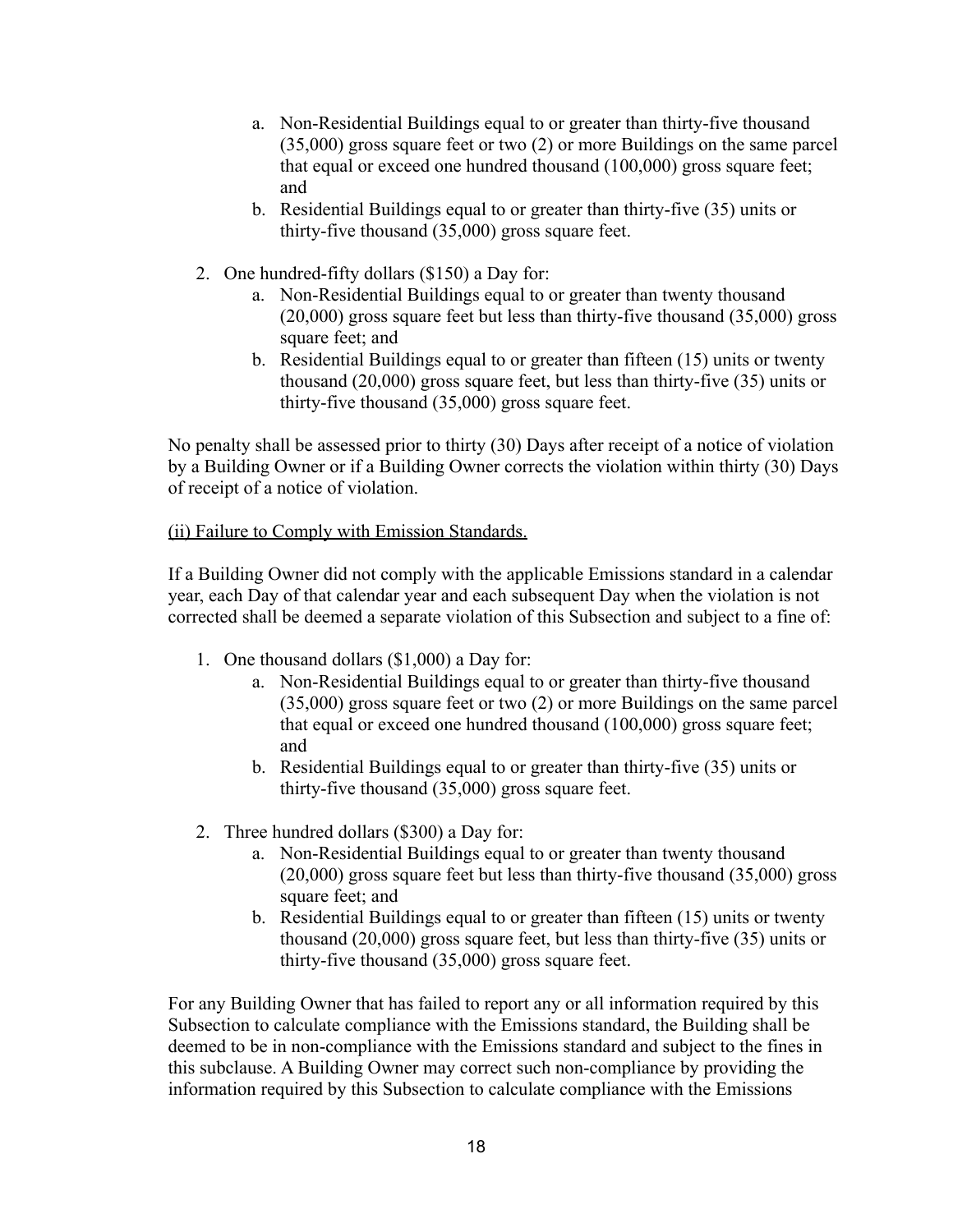standard and, if necessary, make use of relevant Compliance Mechanisms to account for any failure to meet the Emissions standard. No penalty shall be assessed prior to thirty (30) Days after receipt of a notice of violation by a Building Owner or if a Building Owner corrects the violation within thirty (30) Days of receipt of a notice of violation.

#### (iii) Failure to Accurately Report Information

In the event that third-party verification of information reported by a Building Owner identifies a discrepancy with a Building Owner's self-certified reporting, and such discrepancy is not reconciled pursuant to a process to be outlined by Regulation, such discrepancy shall be deemed a violation of this Subsection and subject to a fine between one thousand dollars (\$1,000) and five thousand dollars (\$5,000). The Review Board shall, in its sole discretion, determine the fine taking into account whether the failure to accurately report information impacted a determination of compliance with an Emissions standard. An Owner may petition the Review Board for a reduction in such a penalty in accordance with the conditions outlined in the Regulations, which shall include circumstances in which a third-party verification was filed by a prior Owner. The Review Board may, in its discretion, reduce such penalty through the process as laid out in the regulations.

In the event that a failure to accurately report information resulted in inaccurately determining that a Building Owner complied with an Emissions standard, the penalties from subclause (ii) above shall apply.

## (iv) Penalty reductions and waivers

The Review Board may grant penalty reductions or waivers. Details regarding petitions, review process and conditions for penalty reductions or waivers may be set forth in the Regulations. In determining whether to grant any reduction in penalty for failure to comply with Emission standards, the Review Board shall consider an Owner's plans for bringing a Building into full compliance and whether there are Building characteristics or circumstances that present a hardship in complying with the Emissions standards in this Ordinance. Such characteristics or circumstances could include historic Building designations, affordable housing, or financial hardship. The Review Board shall have sole discretion in granting penalty reductions or waivers.

Section (r) shall not apply to the City or any City Building.

## **(s) Review Board.**

There is established a nine-member independent Review Board appointed by the Mayor and approved by the Boston City Council. Members of the Review Board shall have expertise in environmental justice, affordable housing, labor-and workers' rights, workforce development, building engineering and energy, real estate development and management, public health and hospitals, architecture and historic preservation, or any combination thereof.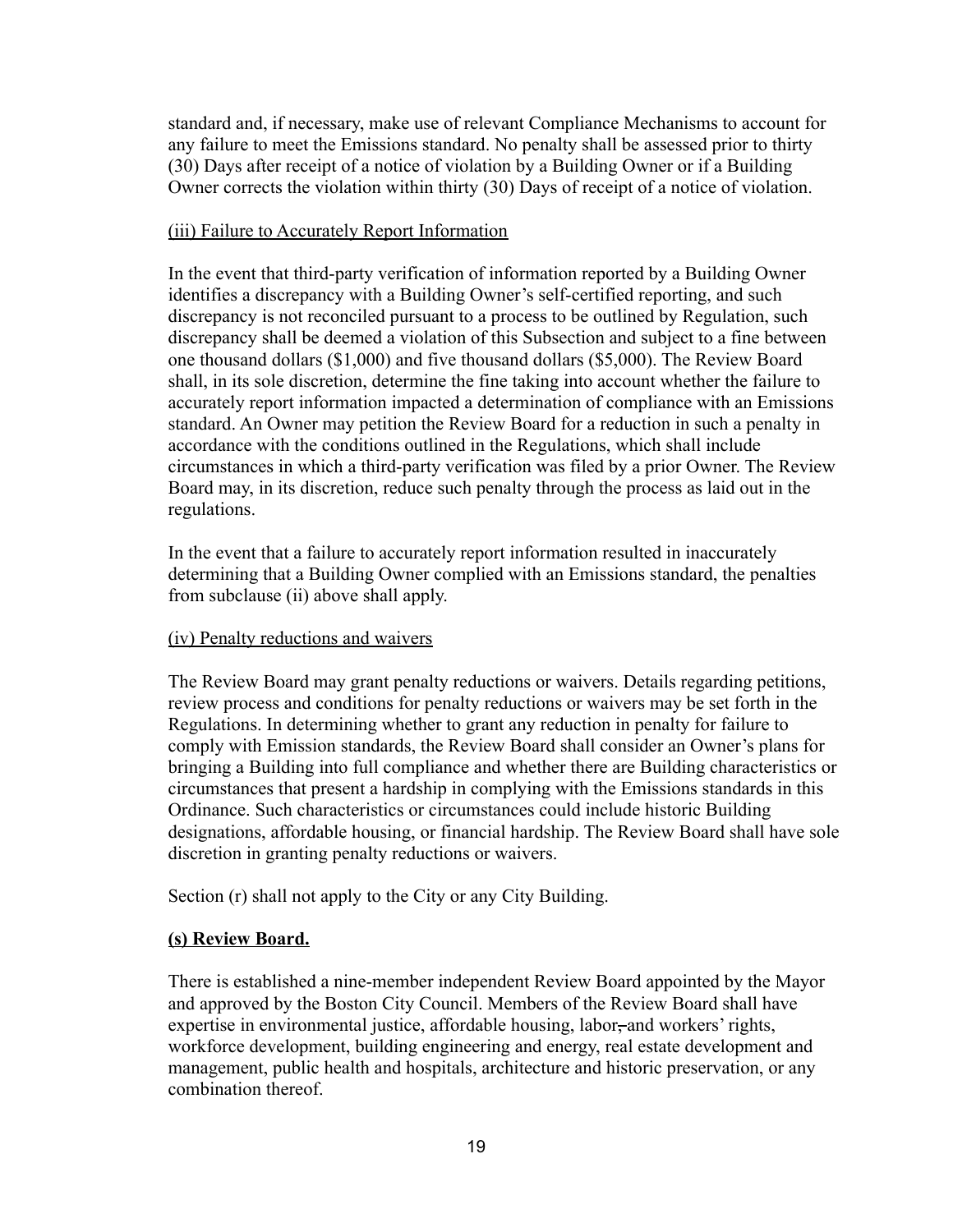Two-thirds of the members of the Review Board shall be nominated by Community-Based Organizations, and all members shall be current residents of the City of Boston. The Chair of the Boston City Council's Environment, Resiliency and Parks Committee, or their designee shall serve as a member of the Review Board. The Regulations shall designate community groups and organizations to nominate individuals to serve on the Review Board, subject to the Mayor's appointment and the Council's approval. Members of the Review Board for whom participation is not part of a full- or part-time job may request compensation for their service on the Review Board. The Regulations shall establish a rate of compensation per meeting and a cumulative compensation per year.

Members shall serve for a term of three (3) years. As the term of any member expires, their successor, or their renewal, shall be nominated by the organizations identified in the Regulations and appointed by the Mayor, subject to Council approval. Vacancies in the Review Board shall be filled by the Mayor, subject to Council approval for the unexpired term. Every three (3) years, the Mayor shall designate a member to be the Chair of the Review Board.

The Review Board shall meet a minimum of four times per year and may meet more often as it deems necessary to fulfill its obligations under this Subsection.

Working groups may be convened to study or make recommendations for Regulations changes or sector-specific criteria for Hardship Compliance Plans, subject to the approval of the Review Board. A working group will be convened to address the specific needs of healthcare institutions connected to district energy systems. Working groups may include individuals not on the Review Board, including representatives of appropriate federal, state and local agencies and authorities, sector-specific professionals, financial institution representatives, energy providers and utility representatives, among others.

The Review Board may draft Regulation revisions and may issue guidance to the Environment Department to ensure equitable implementation of this Subsection.

Funding, capacity-building and staff support shall be provided to the Review Board by the Environment Department. The Environment Department shall also be responsible for annual disclosure and policy administration and carry out enforcement actions as directed by the Review Board. The Review Board may delegate responsibilities, such as, but not limited to, the approval of requests for blended Emissions standards and Individual Compliance Schedules, to the Environment Department.

#### **(t) Advisory Committee.**

Any Advisory Committee previously established pursuant to this Subsection shall be disbanded.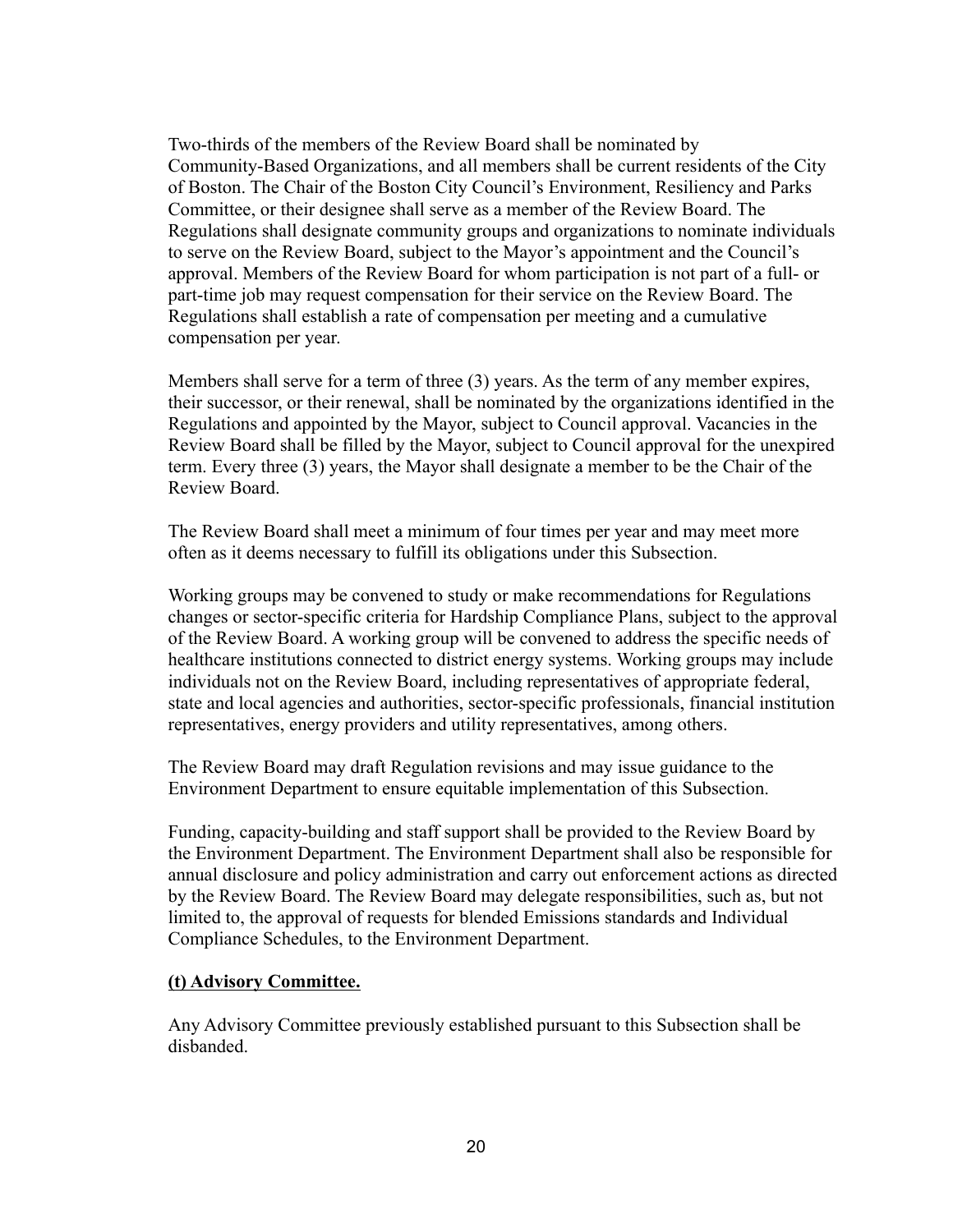#### **(u) Review and Power to Suspend.**

The Commission shall direct the Environment Department to review the implementation of this Subsection every five (5) years. As part of such review, the Environment Department shall hold at least one (1) public hearing and solicit comments from the public. Such request for comments shall include a request for information regarding how, if at all, implementation of this Subsection has impacted air quality, Energy cost burdens, and other qualitative and quantitative metrics related to Environmental Justice Populations and equitable implementation of this Subsection; to the extent such information is available from other City departments, the Environment Department shall take all reasonable steps to collect and analyze such information.

The Commission may suspend all or part of the requirements of this Subsection upon a written finding from the Environment Department that a significant obstacle interferes with implementation or that implementation has a significant negative effect on Energy cost burdens, equitable access to housing or other factors set forth in the Regulations. The Commission may lift such suspension upon a written finding from the Environment Department that the obstacle has been removed or the negative effect addressed. The Commission shall suspend the requirements of this Subsection as necessary to ensure that at least ninety (90) Days passes between the promulgation of Regulations and any reporting deadline.

Notwithstanding the foregoing, the Environment Department may recommend revisions to the Regulations as needed.

## **(v) Regulatory Authority.**

In accordance with recommendations from the Environment Department, the Commission shall promulgate rules and regulations, including amending the existing Regulations, necessary to implement and enforce this Subsection, pursuant to M.G.L., c. 30A.

## **(w) Applicability.**

If any provision of this Subsection imposes greater restrictions or obligations than those imposed by any other general law, special law, regulation, rule, ordinance, by-law, order, or policy, then the provisions of this Subsection control.

#### **(x) Implementation.**

The provisions of this Subsection are effective immediately upon passage.